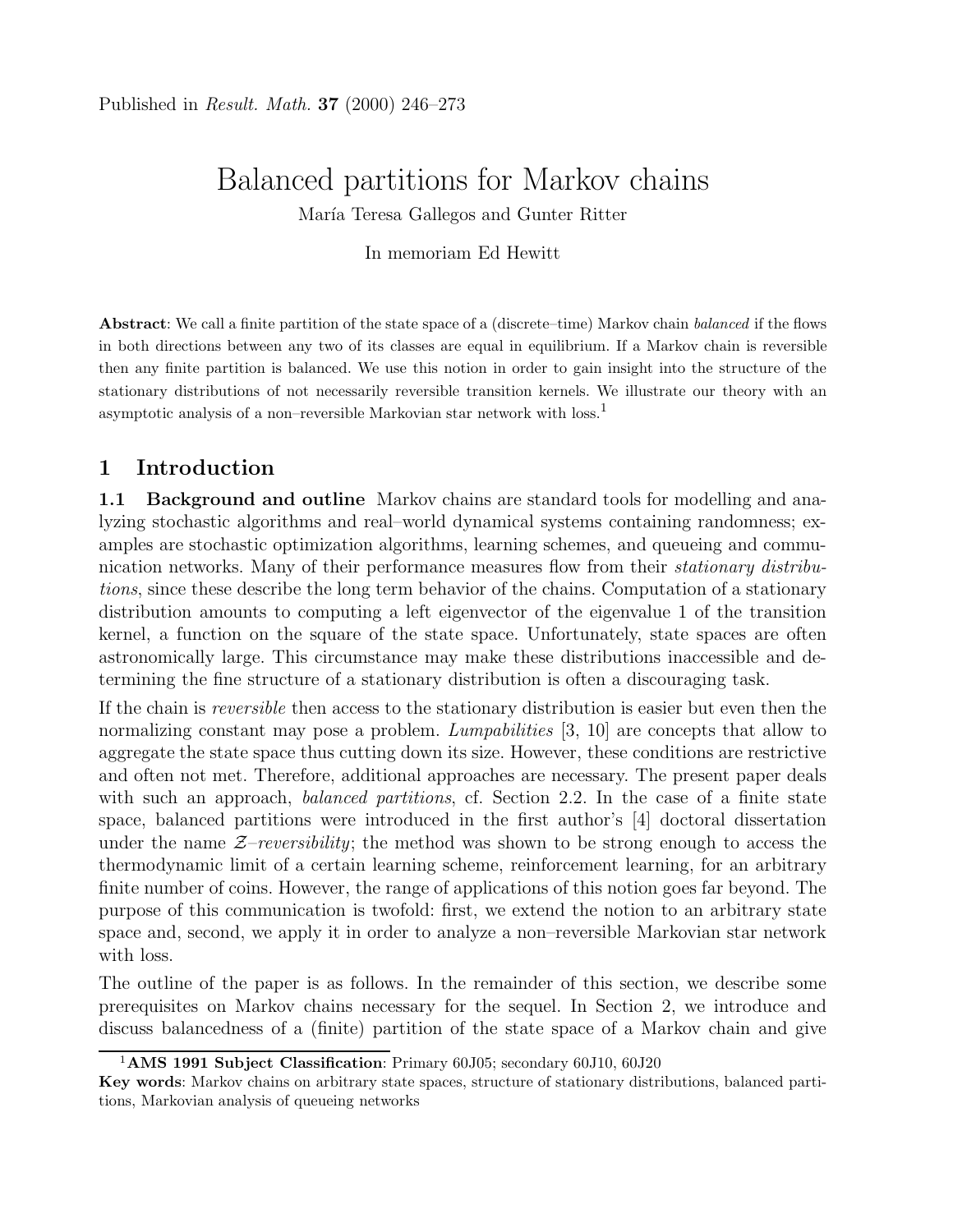necessary and sufficient conditions for its validity. In Section 3, we show how balanced partitions induce estimates of the stationary distributions of certain events. In Section 4, we finally demonstrate the applicability of the approach by an analysis of a multiclass service system with loss.

1.2 Notation and preliminaries The symbols  $\mathbb{N} = \{0, 1, 2, ...\}$ ,  $\mathbb{N}_{>} = \{1, 2, 3, ...\}$ , and R stand for the sets of natural, strictly positive natural, and real numbers, respectively. We denote the interval of natural numbers between m and n by m..n. Given a set F and  $n \in \mathbb{N}$ ,  $\binom{F}{r}$  $\binom{F}{n}$  denotes the system of all subsets of F with n elements.

The symbol S denotes an arbitrary measurable space, i.e., a set (which we also denote by  $S$ ) endowed with a  $\sigma$ -algebra  $\mathcal{B}(S)$  on it. Measures on a measurable space are always assumed to be  $\sigma$ -finite and will be denoted by lower case Greek letters. The point mass at a point a is  $\delta_a$  and the image measure of a measure  $\rho$  on S with respect to a measurable function  $f: S \to \mathbb{R}$  is denoted by  $\rho_f$ . The symbol  $\preceq$  denotes the stochastic ordering on the set of probability distributions on  $\mathbb R$  or  $\mathbb Z$ ; i.e., for two such probability distributions  $\mu$ ,  $\nu$ , we have  $\mu \preceq \nu$  if their tail distributions satisfy the relation  $\mu([t,\infty]) \preceq \nu([t,\infty])$  for all  $t \in \mathbb{R}$ . For general information and more details on measures we refer the reader to Bauer [2] or Hewitt and Stromberg [5].

A measurable kernel L from a measurable space  $(S, \mathcal{B}(S))$  to another measurable space  $(T, \mathcal{B}(T))$  is a mapping

$$
L: S \times \mathcal{B}(T) \to \mathbb{R}
$$

such that  $L(\cdot, B)$  is measurable for each  $B \in \mathcal{B}(S)$  and  $L(x, \cdot)$  is a measure for each  $x \in S$ . Associated with a measure  $\mu$  on S and the kernel L there are two more measures, the tensor product  $\mu \otimes L(dx, dy) = \mu(dx)L(x, dy)$  on  $\mathcal{B}(S) \otimes \mathcal{B}(T)$  and the composition  $\mu L(dy) =$  $\mu \otimes L(S, dy) = \int_S \mu(dx) L(x, dy)$  on  $\mathcal{B}(T)$ . The kernel L is *Markovian* if  $L(x, \cdot)$  is even a probability measure for each  $x \in S$ . If  $f : T \to [0, \infty]$  is measurable then the assignment  $x \mapsto \int_T L(x, dy) f(y)$  defines a measurable function on S. The same is true if f is measurable, real–valued, and bounded and if L is Markovian. If  $A \in \mathcal{B}(S)$  and  $B \in \mathcal{B}(T)$  then L induces in a natural way a kernel from A to B, the restriction  $L_{A,B}$  of L to  $A \times B$ .

In what follows,  $K$  denotes a Markov kernel from  $S$  to  $S$ . Together with any *initial dis*tribution  $\mu$  on S, K generates an essentially unique Markov chain  $X_t: (\Omega, \mathcal{F}, P) \to S$ ,  $t \in \mathbb{N}$ , on S; here  $(\Omega, \mathcal{F}, P)$  is some suitable probability space. This means that  $X = (X_t)_t$ is a stochastic sequence in S such that  $X_0 \sim \mu$  and, for all  $t \geq 1$  and all  $B \in \mathcal{B}(S)$ , the conditional probabilities  $P[X_{t+1} \in B \mid X_0 = x_0, \dots, X_t = x_t]$  do not depend on  $x_0, \dots, x_{t-1}$ for  $P_{(X_0,...,X_t)}$ -a.a  $(x_0,...,x_t) \in S^{t+1}$ ; they are, in fact, all equal to  $K(x_t, B)$ . This Markov chain X is homogeneous since the transition from t to  $t + 1$  is controlled by the same kernel K no matter what the index t is. In order to indicate the initial distribution  $\mu$ , we will use the notations  $P^{\mu}$  and  $E^{\mu}$  for probabilities of events and expectations of functionals of the process.

A Markov chain X is called *stationary*, if the joint distribution of  $X_n, \dots, X_{t+n}$  does not depend on  $n \in \mathbb{N}$  for all  $t \in \mathbb{N}$ . A distribution  $\gamma$  on S is called *stationary* with respect to K if  $\gamma K = \gamma$ . If the initial distribution of the Markov chain X is stationary then the whole chain is stationary and vice versa. The stationary distributions are crucial to the study of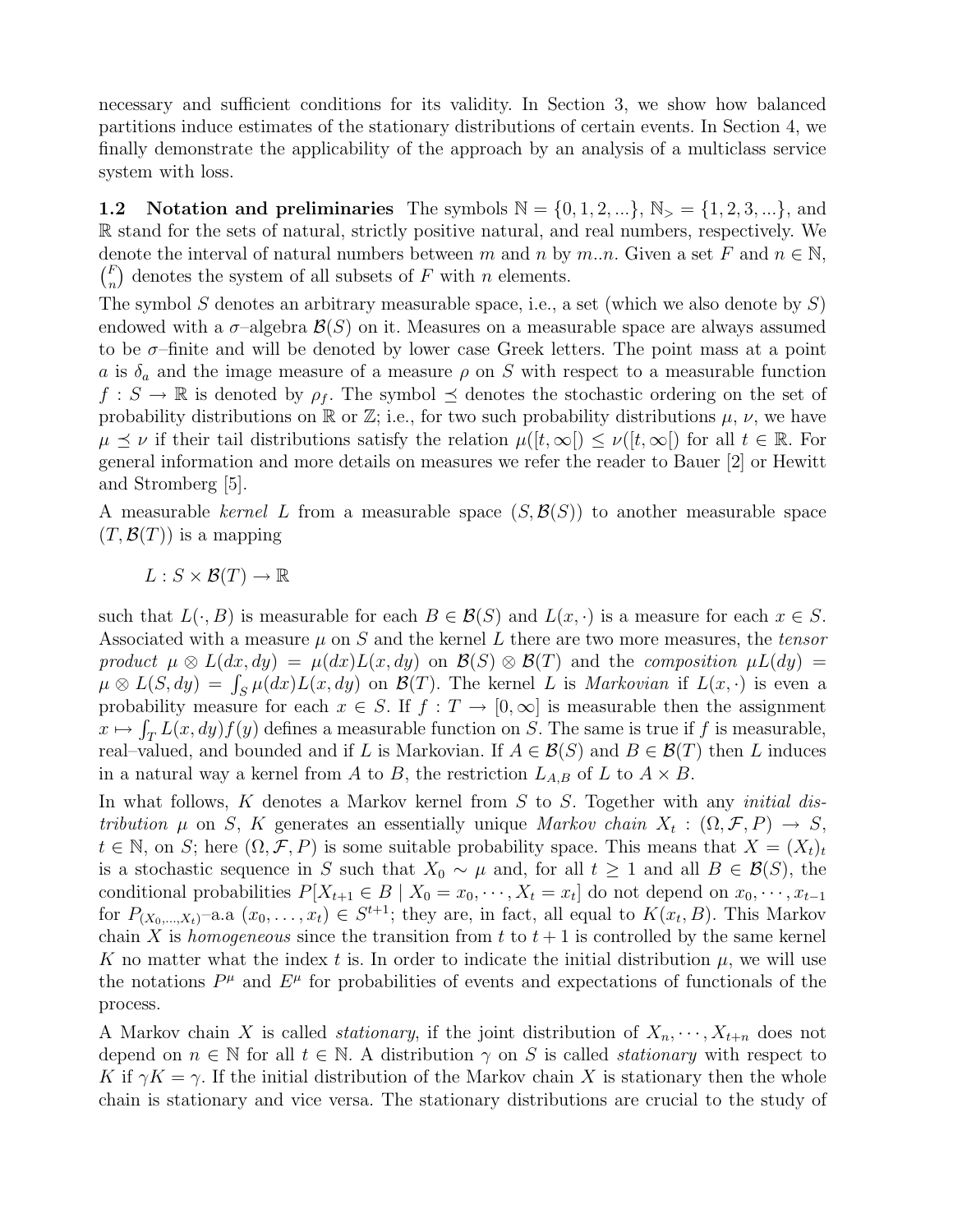K and X since they control the long term behavior of X through various *ergodic theorems*. A distribution  $\gamma$  on S is called *reversible* (with respect to K) if the tensor product  $\gamma \otimes K$ is symmetric on the product  $S \times S$  with respect to swapping the two factors. Any reversible distribution is plainly stationary.

There exists a refined theory of existence and uniqueness of stationary distributions on discrete as well as on arbitrary state spaces S and we refer the interested reader to Meyn and Tweedie's [9] treatise. Let us briefly sketch the main ideas as far as they are related to this paper. For a measurable subset  $B \subseteq S$ , let  $T_B = \inf\{t \geq 1/X_t \in B\}$  be the first return time of the chain X to B and define the return probabilities  $L(x, B) = P^{\delta_x}[T_B < \infty],$  $x \in S$ . The kernel K is called *irreducible* if there exists a nontrivial measure  $\varphi$  on S such that  $L(x, B) > 0$  for all  $x \in S$  whenever  $\varphi(B) > 0$ . In this case, there exists a ( $\sigma$ -finite or probability) measure  $\psi$  on S which is maximal with respect to absolute continuity with this property. Moreover, this maximal "irreducibility measure"  $\psi$  is unique up to equivalence. The system  $\mathcal{B}^+(S)$  of measurable sets on S with strictly positive  $\psi$ -measure plays a central rôle in the theory.

If K is irreducible then it possesses at most one stationary distribution. If there is one (and K is irreducible) then K is called *positive recurrent* and the stationary distribution is equivalent to  $\psi$ . The positive recurrent case is of particular interest since the long term behavior of the chain is then independent of its initial distribution. If  $K$  is positive recurrent then it is also *recurrent*, i.e.,  $\sum K^n(x, B) = \infty$  for all  $x \in S$  and all  $B \in \mathcal{B}^+(S)$ . It follows that  $L(x, B) = 1$  for all such x and B.

For establishing a practical condition for the *existence* of stationary distributions a topological structure on  $S$  is of great help. Thus, let  $S$  be endowed with a locally compact and separable metric and denote its set of bounded, continuous real–valued functions by  $\mathcal{C}_b(S)$ . The kernel K has the Feller property, if  $K\mathcal{C}_b(S) \subseteq \mathcal{C}_b(S)$ . The taboo kernel  $_C K$  of K with respect to a nonempty subset  $C \subseteq S$  is defined by  ${}_C K(x, B) = K(x, B \setminus C), x \in S$ ,  $B \in \mathcal{B}(S)$ . There is the following classical theorem.

#### Lyapunov–Foster Criterion. Assume that

- $(\alpha)$  K has the Feller property and
- $(\beta)$  there exists a nonempty, compact subset  $C \subseteq S$  and a measurable function  $L : S \to [0, \infty]$  such that
	- (i)  $_{C}KL$  is bounded on C, and
	- (ii)  $cKL \leq L-1$  off C.

Then K has a stationary distribution.

In the sequel, we assume that  $K$  is positive recurrent with (unique) stationary distribution  $\gamma$ . If not specified otherwise, essential infima ess inf and essential suprema ess sup are meant with respect to a maximal irreducibility measure  $\psi$  (or  $\gamma$ ).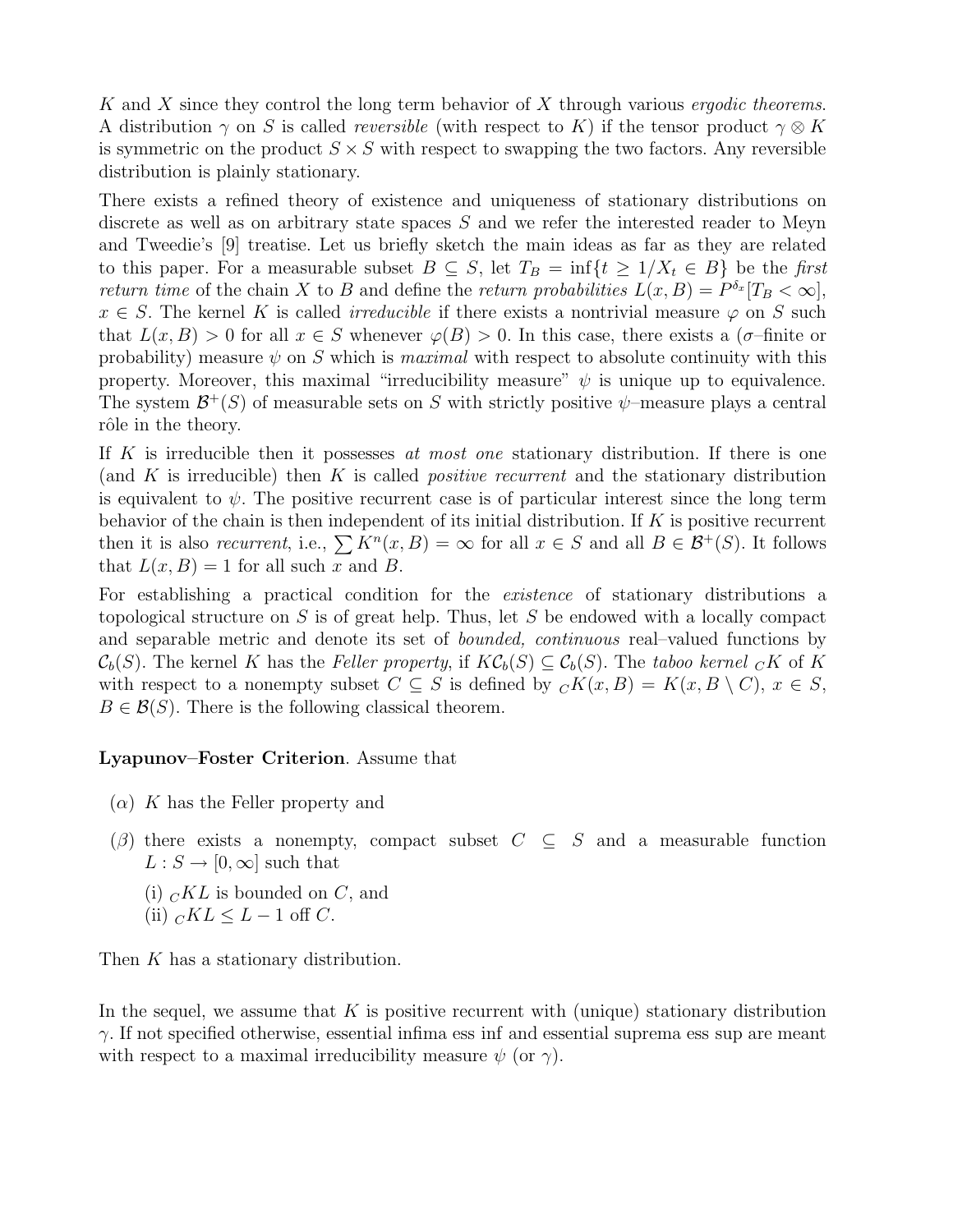The great scientist to whom this paper is dedicated had a keen interest in measure theory. Since probability theory is one of its major domains of application we hope that he would have found something of interest in it.

## 2 Balanced partitions

Let  $\mathcal{Z} = \{S_1, \dots, S_N\}$  be partition of S consisting of sets  $S_k \in \mathcal{B}^+(S)$  for all  $k \in 1..N$ (so that  $\gamma(S_k) > 0$ ). We will often identify Z with the interval 1..N and we will occasionally need the canonical projection  $\pi : S \to \mathcal{Z}$ . We denote conditional distributions with respect to  $S_k$  by  $\gamma_{S_k}, \gamma_{S_k}(B) = \frac{\gamma(B \cap S_k)}{\gamma(S_k)}$ . The stochastic matrix  $K_z \in R^{\mathcal{Z} \times \mathcal{Z}}$  defined by

$$
K_{\mathcal{Z}}(k,l) = \frac{1}{\gamma(S_k)} \int_{S_k} \gamma(dx) K(x, S_l), \quad k, l \in \mathcal{Z},
$$

is called the *ideal aggregation* of K with respect to  $\mathcal{Z}$  (and  $\gamma$ ), cf. [8], p. 140, [10], and [3]. By the law of total probability, this is equivalent to  $K_z(k, l) = P^{\gamma}[X_1 \in S_l | X_0 \in S_k].$ Although  $K_{\mathcal{Z}}$  is a transition matrix for some Markov chain, it is not true in general that this Markov chain is equivalent to the aggregated process  $\hat{X}_n = \pi(X_n)$ ;  $\hat{X}_n$  is not even necessarily Markovian. It is well known that  $K_z$  is the transition matrix of the aggregated process if the original chain has some lumpability property [3, 10]. Apart from this application, ideal aggregation has not received much attention yet. The following proposition shows that  $K_z$ possesses the unique stationary distribution  $\gamma_{\pi}$ ; for finite S, it was proved in [3], Satz 1.

**2.1 Proposition** Positive recurrence of K implies positive recurrence of  $K_z$ . Moreover,  $\gamma_{\pi} = (\gamma(S_1), \cdots, \gamma(S_N))$  is the stationary distribution of  $K_{\mathcal{Z}}$ .

Proof. Since

$$
\sum_{k} \gamma(S_k) K_{\mathcal{Z}}(k, l) = \int_{S} \gamma(dx) K(x, S_l) = \gamma(S_l),
$$

the stochastic matrix  $K_z$  has the stationary distribution  $\gamma_{\pi}$ . In order to show that  $K_z$  is irreducible, let  $k, l \in \mathcal{Z}$ . Irreducibility of K and strict positivity of  $\gamma(S_l)$  imply  $L(x, S_l) > 0$ for all  $x \in S$ . It follows that, for all  $x \in S$ , there exists an  $n \in \mathbb{N}$  such that  $K^{n}(x, S_{l}) > 0$ . In particular,

$$
\bigcup_{n\geq 1} \{x \in S_k / K^n(x, S_l) > 0\} = S_k
$$

and from  $\gamma(S_k) > 0$  we infer that there exists  $n \in \mathbb{N}$  such that  $\gamma\{x \in S_k / K^n(x, S_l) > 0\} > 0$ . This implies

$$
\int_{S_k} \gamma(dx_0) \int_E K(x_0, dx_1) \int_E K(x_1, dx_2) \cdots \int_E K(x_{n-2}, dx_{n-1}) K(x_{n-1}, S_l)
$$
\n
$$
= \int_{S_k} \gamma(dx) K^n(x, S_l) > 0.
$$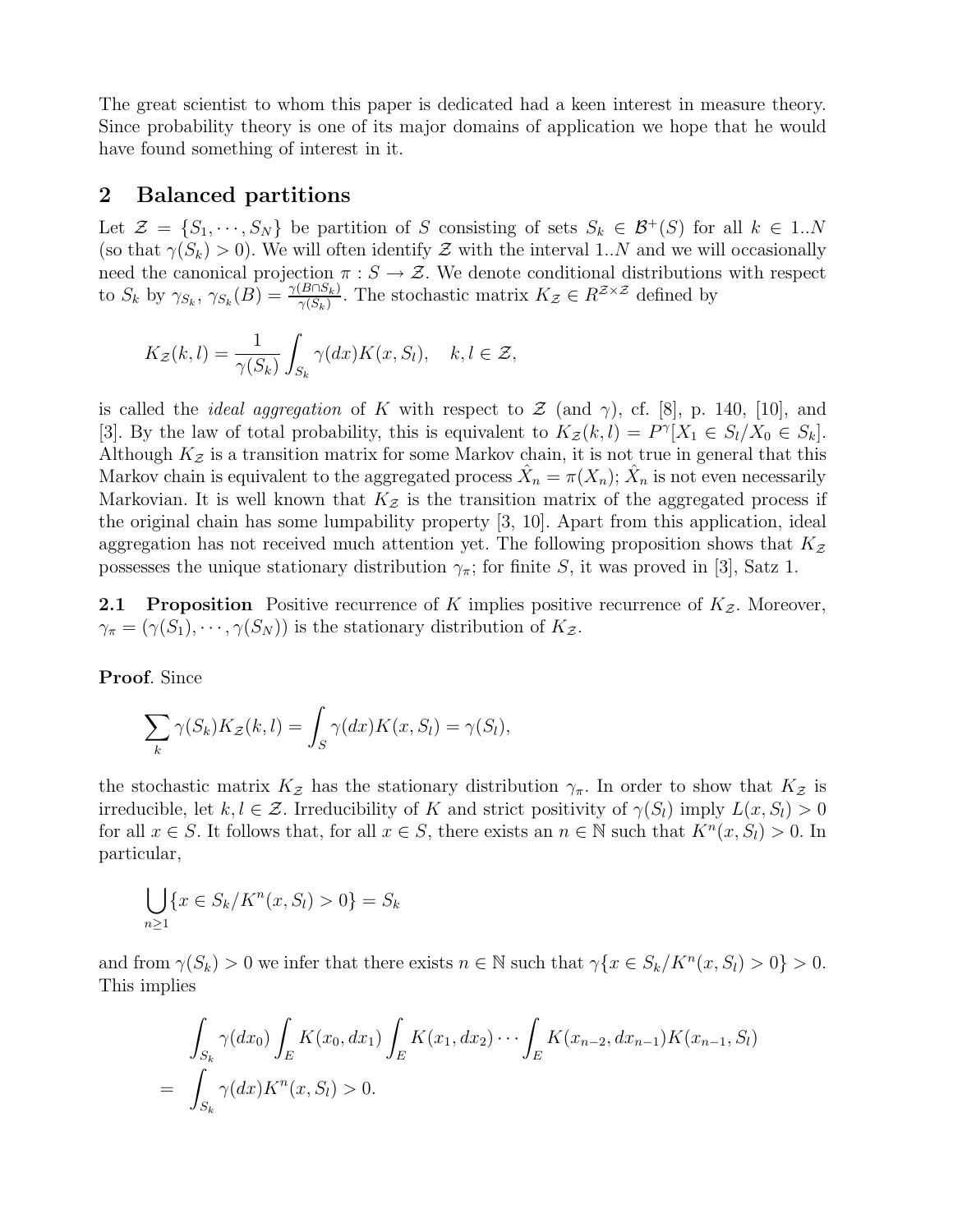Since  $\mathcal{Z}$  is a partition of S there is a finite sequence  $S_k = S^0, S^1, \ldots, S^n = S_l, S^j \in \mathcal{Z}$ , such that

$$
\int_{S^0} \gamma(dx_0) \int_{S^1} K(x_0, dx_1) \int_{S^2} K(x_1, dx_2) \cdots \int_{S^{n-1}} K(x_{n-2}, dx_{n-1}) K(x_{n-1}, S^n) > 0.
$$

But this relation together with the fact that  $\gamma$  is stationary implies

$$
\gamma(S^j)K_Z(S^j, S^{j+1})
$$
\n
$$
= \int_{S^j} \gamma(dx_j)K(x_j, S^{j+1})
$$
\n
$$
= \int_S \gamma(dx_0) \int_S K(x_0, dx_1) \cdots \int_{S^j} K(x_{j-1}, dx_j) \int_{S^{j+1}} K(x_j, dx_{j+1}) \cdots \int_S K(x_{n-2}, dx_{n-1})K(x_{n-1}, S)
$$
\n
$$
> 0
$$

for all  $j \in 0..(n-1)$ . Hence, there is a path from  $S_k$  to  $S_l$  with respect to  $K_{\mathcal{Z}}$ ; this finishes the proof.  $\Box$ 

However, this knowledge does not help to gain information on  $\gamma$  in a direct way since the definition of  $K_z$  needs the stationary distribution  $\gamma$ . The following notion appears in [4] in the case of a finite Markov chain; it is called  $Z$ –reversibility there.

**2.2 Definition** Let  $\mathcal{Z} = \{S_1, \dots, S_N\}$  be a partition of S into sets  $S_k \in \mathcal{B}^+(S)$  (so that  $\gamma(S_k) > 0$ ). We call Z balanced (with respect to K) if the stationary distribution  $\gamma_\pi$  of the ideal aggregation  $K_z$  is reversible.

Thus, balancedness of  $\mathcal Z$  means

$$
\gamma(S_k)K_{\mathcal{Z}}(k,l) = \gamma(S_l)K_{\mathcal{Z}}(l,k),
$$

or, equivalently,

$$
(1) \quad \int_{S_k} \gamma(dx)K(x, S_l) = \int_{S_l} \gamma(dx)K(x, S_k),
$$

or also

 $P^{\gamma}[X_0 \in S_k, X_1 \in S_l] = P^{\gamma}[X_0 \in S_l, X_1 \in S_k]$ 

for all  $k, l \in 1..N$ . The last two equalities can be interpreted as "balance of flow" between  $S_k$ and  $S_l$  in equilibrium. Finally, if  $K_\mathcal{Z}(k,l)>0$  or, equivalently,  $K_\mathcal{Z}(l,k)>0$  then balancedness of  $\mathcal Z$  implies

(2) 
$$
\frac{\gamma(S_k)}{\gamma(S_l)} = \frac{\int_{S_l} \gamma_{S_l}(dx) K(x, S_k)}{\int_{S_k} \gamma_{S_k}(dx) K(x, S_l)}.
$$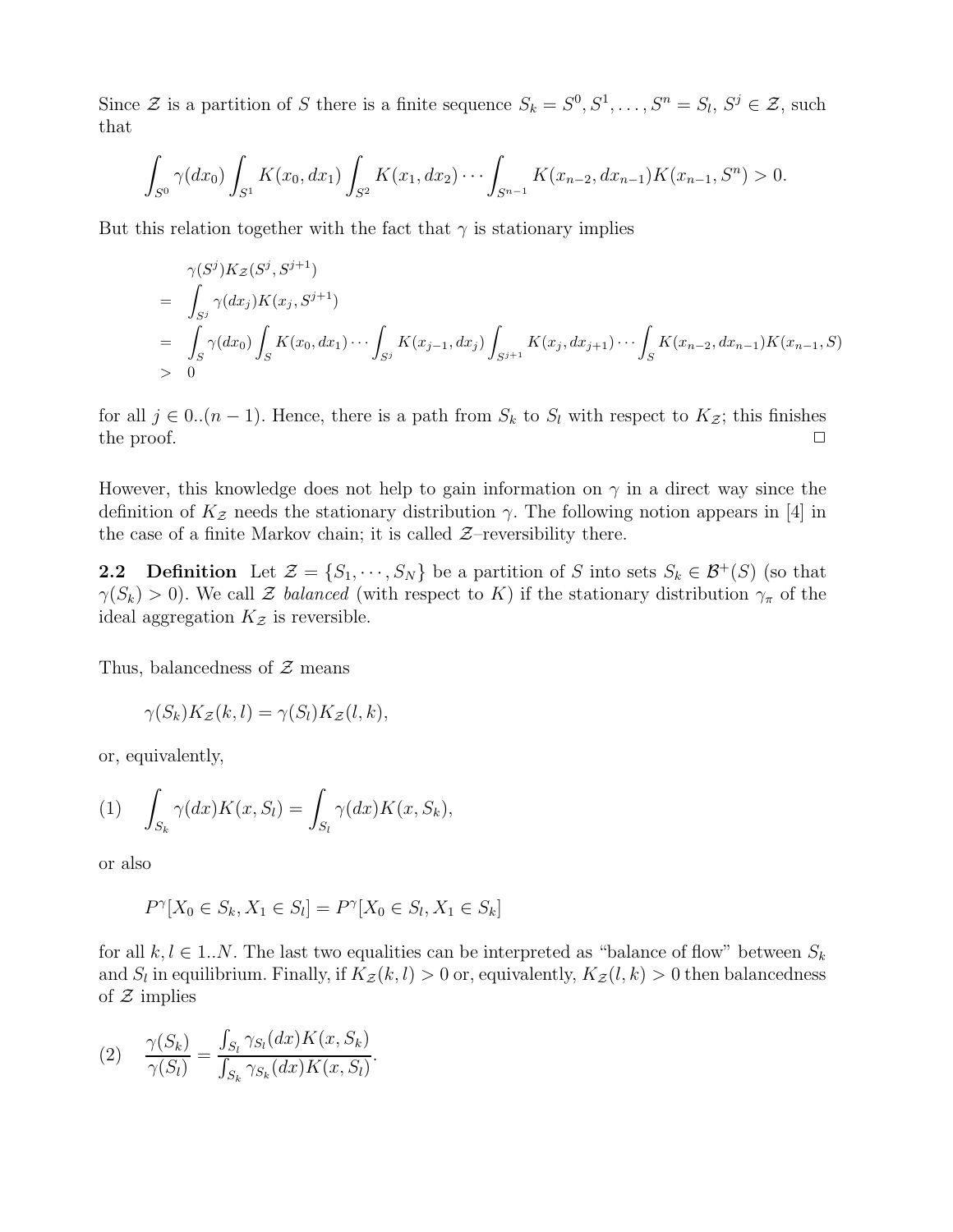**2.3** Remarks (a) The stationary distribution  $\gamma$  of K is reversible if and only if any finite partition of  $S$  is balanced. If  $S$  is finite then this is of course the case if and only if the finest partition  $\mathcal{Z} \simeq S$  is balanced.

(b) Any splitting into two measurable subsets is balanced. (This case appears implicitly already in [7], Lemma 1.4.) It follows that balancedness of a partition does not imply that the aggregated process is Markovian. It is sufficient to consider a  $3\times3$ -permutation matrix and any partition into two classes.

(c) A notion related to balancedness is the recently introduced partition reversibility [1] of an ergodic Markov jump processes. Transferred to a positive recurrent Markov matrix  $K$  on a discrete state space, partition reversibility over  $\mathcal{Z} = \{S_1, \dots, S_N\}$  would mean

$$
\gamma(x)K(x, S_l) = \sum_{y \in S_l} \gamma(y)K(y, x)
$$

for all  $x \in S_k$ ,  $k, l \in 1..N$ . Summing up over  $x \in S_k$ , we see that this notion of partition reversibility implies balancedness of  $Z$ . The converse is not true: A counterexample is furnished by  $S = 1..3$ ,  $\mathcal{Z} = \{\{1,2\},\{3\}\}\$ , and

$$
K = \left(\begin{array}{ccc} 1/4 & 0 & 3/4 \\ 1/2 & 1/2 & 0 \\ 1/3 & 2/3 & 0 \end{array}\right).
$$

The only stationary distribution is  $\gamma = \frac{1}{11}(4, 4, 3)$ . As noted in (b),  $\mathcal{Z}$  is balanced. Since  $\gamma(1)K(1, S_2) = \gamma(1)K(1, 3) \neq \gamma(3)K(3, 1),$  K is not partition reversible over Z.

The following Propositions 2.4 and 2.5 state conditions equivalent to balancedness.

**2.4 Proposition** For  $\mathcal{Z} = \{S_1, \dots, S_N\}$  to be balanced it is sufficient (and necessary) that

$$
(3) \quad \int_{S_k} \gamma(dx)K(x, S_l) \le \int_{S_l} \gamma(dx)K(x, S_k)
$$

for all  $k, l \in \mathcal{Z}$  such that  $k < l$ .

**Proof.** Let us show by induction on k that (1) holds for all  $l \geq k$ . We first have

$$
\sum_{l} \int_{S_0} \gamma(dx) K(x, S_l) = \gamma(S_0) = (\gamma K)(S_0) = \sum_{l} \int_{S_l} \gamma(dx) K(x, S_0).
$$

A comparison of this equality with (3) shows the claim for  $k = 0$ . Assume now that the claim has been proved up to some  $k < N$ . Similarly as above, we have

$$
\sum_{l \leq k} \int_{S_{k+1}} \gamma(dx) K(x, S_l) + \sum_{l > k} \int_{S_{k+1}} \gamma(dx) K(x, S_l)
$$
  
=  $\gamma(S_{k+1})$   
=  $(\gamma K)(S_{k+1})$   
=  $\sum_{l \leq k} \int_{S_l} \gamma(dx) K(x, S_{k+1}) + \sum_{l > k} \int_{S_l} \gamma(dx) K(x, S_{k+1}).$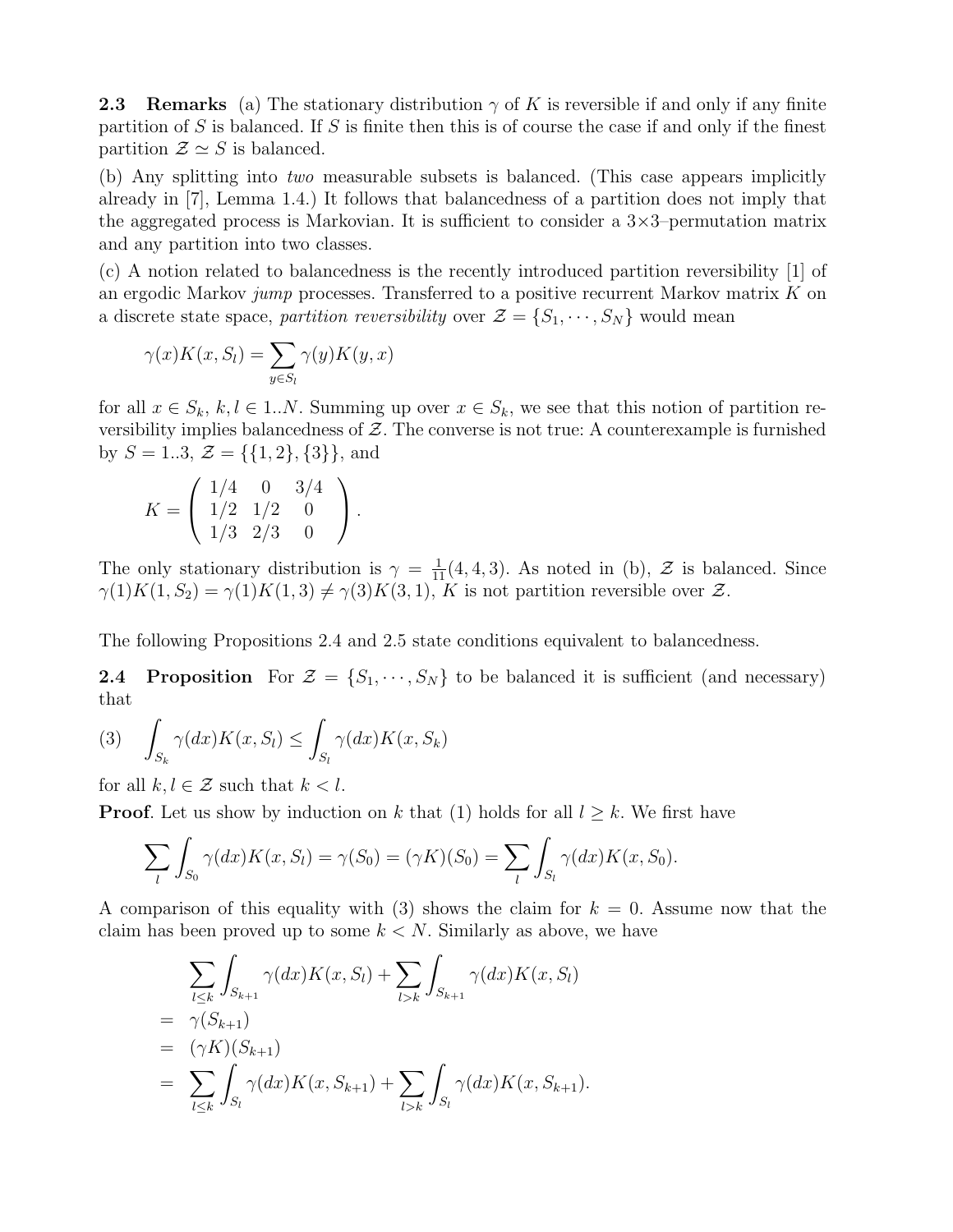Since the inductive assumption implies for  $l \leq k$ 

$$
\int_{S_l} \gamma(dx)K(x, S_{k+1}) = \int_{S_{k+1}} \gamma(dx)K(x, S_l),
$$

we have from (4)

$$
\sum_{l>k}\int_{S_{k+1}}\gamma(dx)K(x,S_l)=\sum_{l>k}\int_{S_l}\gamma(dx)K(x,S_{k+1})
$$

and the claim follows from (3).  $\Box$ 

A coarsening of  $\mathcal Z$  is a partition consisting of unions of classes of  $\mathcal Z$ . We call a coarsening  $\{C_1,\ldots,C_M\}$  of  $\{S_1,\ldots,S_N\}$  increasing if  $i < j$ ,  $S_k \subseteq C_i$ , and  $S_l \subseteq C_j$  imply  $k < l$ . We deal next with heredity with respect to coarsenings of  $\mathcal{Z}$ .

2.5 Proposition (a) Any coarsening of a balanced partition is balanced.

(b) (3-Lemma) A partition  $\mathcal Z$  is balanced if and only if any increasing coarsening of  $\mathcal Z$ consisting of three classes is balanced.

**Proof.** (a) Let  $\{N_1, \ldots, N_M\}$  be a partition of  $1..N \simeq \mathcal{Z}$ , let  $C_i = \bigcup_{k \in N_i} S_k$ ,  $i \in 1..M$ , and let  $\mathcal{Y} = \{C_1, \ldots, C_M\}$  a coarsening of  $\mathcal{Z}$ . Then, we have

$$
\int_{C_i} \gamma(dx)K(x, C_j) = \sum_{k \in N_i} \int_{S_k} \gamma(dx)K(x, \bigcup_{l \in N_j} S_l) = \sum_{k \in N_i} \sum_{l \in N_j} \int_{S_k} \gamma(dx)K(x, S_l).
$$

By balancedness of  $\mathcal{Z}$ , the last expression is symmetric with respect to i and j.

(b) We have to show (1) for all  $k, l \in 1..N$ . Without loss of generality, let  $1 \leq k < l \leq N$ and consider first the partitions

$$
\mathcal{Y}_1 := \{ \bigcup_{m=1}^k S_m, \bigcup_{m=k+1}^l S_m, \bigcup_{m=l+1}^N S_m \} \text{ and } \mathcal{Y}_2 := \{ \bigcup_{m=1}^k S_m, \bigcup_{m=k+1}^{l-1} S_m, \bigcup_{m=l}^N S_m \}.
$$

(a union over the empty index set is omitted). Plainly, both  $\mathcal{Y}_1$  and  $\mathcal{Y}_1$  are increasing coarsenings of  $\mathcal Z$  consisting of at most three classes. Now, the hypothesis together with the fact that any splitting into two subsets in  $\mathcal{B}^+(S)$  is balanced shows that both  $\mathcal{Y}_1$  and  $\mathcal{Y}_2$  are balanced. Hence,

$$
\int_{\bigcup_{m=1}^{k} S_m} \gamma(dx) K(x, \bigcup_{m=k+1}^{l} S_m) = \int_{\bigcup_{m=k+1}^{l} S_m} \gamma(dx) K(x, \bigcup_{m=1}^{k} S_m).
$$

and

$$
\int_{\bigcup_{m=1}^k S_m} \gamma(dx) K(x, \bigcup_{m=k+1}^{l-1} S_m) = \int_{\bigcup_{m=k+1}^{l-1} S_m} \gamma(dx) K(x, \bigcup_{m=1}^k S_m).
$$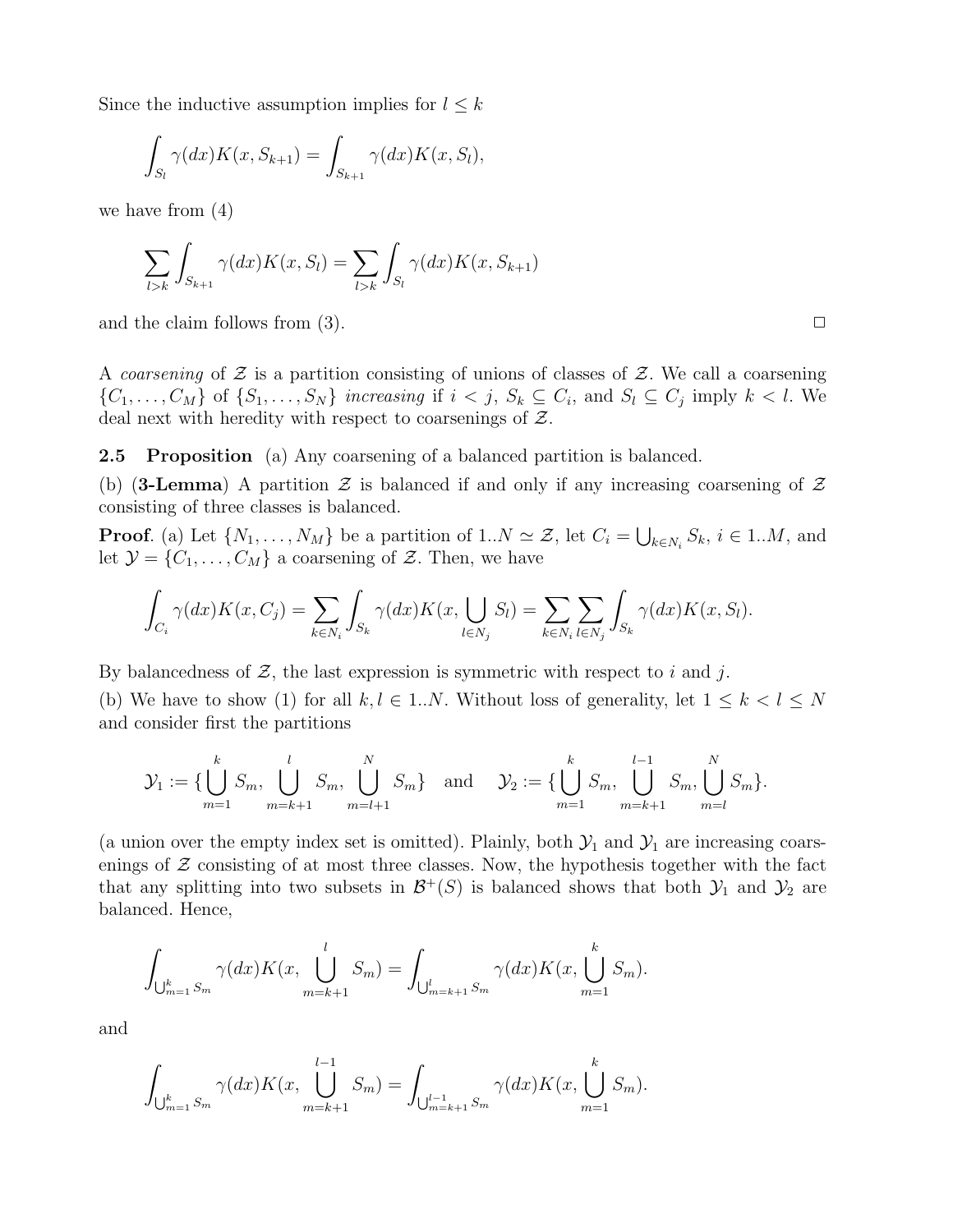Substracting corresponding sides, we obtain

(4) 
$$
\int_{\bigcup_{m=1}^k S_m} \gamma(dx) K(x, S_l) = \int_{S_l} \gamma(dx) K(x, \bigcup_{m=1}^k S_m).
$$

Consider next the partitions

$$
\mathcal{Y}_3 := \{ \bigcup_{m=1}^{k-1} S_m, \bigcup_{m=k}^{l} S_m, \bigcup_{m=l+1}^{N} S_m \} \text{ and } \mathcal{Y}_4 := \{ \bigcup_{m=1}^{k-1} S_m, \bigcup_{m=k}^{l-1} S_m, \bigcup_{m=l}^{N} S_m \}.
$$

The same arguments as above yield

$$
\int_{\bigcup_{m=1}^{k-1} S_m} \gamma(dx) K(x, \bigcup_{m=k}^{l} S_m) = \int_{\bigcup_{m=k}^{l} S_m} \gamma(dx) K(x, \bigcup_{m=1}^{k-1} S_m),
$$
  

$$
\int_{\bigcup_{m=1}^{k-1} S_m} \gamma(dx) K(x, \bigcup_{m=k}^{l-1} S_m) = \int_{\bigcup_{m=k}^{l-1} S_m} \gamma(dx) K(x, \bigcup_{m=1}^{k-1} S_m),
$$

and

(5) 
$$
\int_{\bigcup_{m=1}^{k-1} S_m} \gamma(dx) K(x, S_l) = \int_{S_l} \gamma(dx) K(x, \bigcup_{m=1}^{k-1} S_m).
$$

Subtracting finally  $(5)$  from  $(4)$  we obtain  $(1)$ .

One obtains the following immediate corollary.

**2.6 Corollary** The stationary distribution  $\gamma$  is reversible if and only if any partition of S into three subsets is balanced.

In order to verify balancedness of a partition  $\mathcal Z$  via Definition 2.2 or via Propositions 2.4, 2.5, one needs  $\gamma$ . We deal next with conditions that are formulated solely in terms of K and a maximal irreducibility measure of  $K$ , cf. 1.2. We first show that Kolmogorov's [7], p. 117, famous loop criterion for reversibility of a Markov matrix can be carried over to balancedness. Contrary to the former case, our present condition is only sufficient in the latter.

2.7 Proposition (generalized loop condition) Assume

(6) 
$$
K(x_0, S^1)K(x_1, S^2)\dots K(x_{n-1}, S^n)K(x_n, S^0)
$$

$$
= K(x_0, S^n)K(x_n, S^{n-1})\dots K(x_2, S^1)K(x_1, S^0)
$$

for all  $n \in \mathbb{N}$ , all choices  $S^0, \ldots, S^n \in \mathcal{Z}$ , and for  $\psi^{\otimes (n+1)}$ -a.a.  $(x_0, \ldots, x_n) \in S^0 \times \ldots \times S^n$ . Then  $\mathcal Z$  is balanced.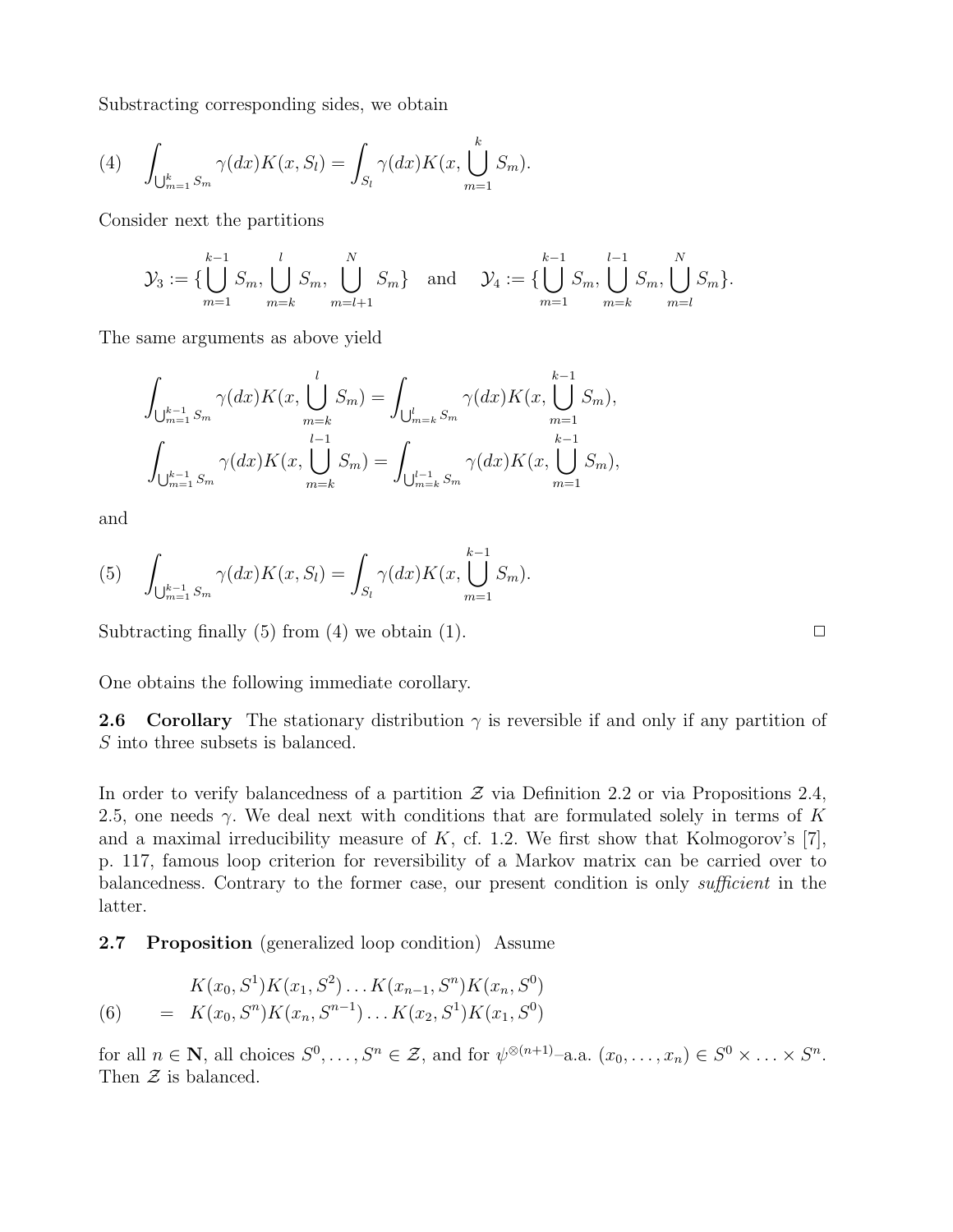**Proof.** We show that the assumption implies the loop criterion for the ideal aggregation, i.e.,

$$
K_{\mathcal{Z}}(k_0,k_1)K_{\mathcal{Z}}(k_1,k_2)\ldots K_{\mathcal{Z}}(k_n,k_0)=K_{\mathcal{Z}}(k_n,k_{n-1})K_{\mathcal{Z}}(k_{n-1},k_{n-2})\ldots K_{\mathcal{Z}}(k_0,k_n)
$$

for all  $n \in \mathbb{N}$  and all  $k_0, ..., k_n \in 1..N$ . Putting  $S^i := \pi^{-1}(k_i)$ ,  $i \in 0..n$ , and  $S_0^n = S^0 \times ... \times S^n$ , we have

$$
K_Z(k_0, k_1) K_Z(k_1, k_2) \dots K_Z(k_{n-1}, k_n) K_Z(k_n, k_0)
$$
  
\n
$$
= \frac{1}{\prod_i \gamma(S^i)} \int_{S^0} \gamma(dx_0) K(x_0, S^1) \int_{S^1} \gamma(dx_1) K(x_1, S^2) \dots
$$
  
\n
$$
\int_{S^{n-1}} \gamma(dx_{n-1}) K(x_{n-1}, S^n) \int_{S^n} \gamma(dx_n) K(x_n, S^0)
$$
  
\n
$$
= \frac{1}{\prod_i \gamma(S^i)} \int_{S_0^n} \gamma(dx_0) \gamma(dx_1) \dots \gamma(dx_{n-1}) \gamma(dx_n) K(x_0, S^1) K(x_1, S^2) \dots K(x_{n-1}, S^n) K(x_n, S^0)
$$
  
\n
$$
= \frac{1}{\prod_i \gamma(S^i)} \int_{S_0^n} \gamma(dx_1) \gamma(dx_2) \dots \gamma(dx_n) \gamma(dx_0) K(x_1, S^0) K(x_2, S^1) \dots K(x_n, S^{n-1}) K(x_0, S^n)
$$
  
\n
$$
= \frac{1}{\prod_i \gamma(S^i)} \int_{S^1} \gamma(dx_1) K(x_1, S^0) \int_{S^2} \gamma(dx_2) K(x_2, S^1) \dots
$$
  
\n
$$
\int_{S^n} \gamma(dx_n) K(x_n, S^{n-1}) \int_{S^0} \gamma(dx_0) K(x_0, S^n)
$$
  
\n
$$
= K_Z(k_1, k_0) K_Z(k_2, k_1) \dots K_Z(k_n, k_{n-1}) K_Z(k_0, k_n),
$$

where the third equality follows from the generalized loop condition (6) and equivalence of  $\psi$  and  $\gamma$ . This is the claim.  $\Box$ 

**2.8** Notation Let us define a graph  $G_K^{\mathcal{Z}} = (1..N, E_K^{\mathcal{Z}})$  on 1..N associated with K and  $\mathcal{Z}$ by putting

$$
E_K^{\mathcal{Z}} := \{ (k, l) \in 1..N | \exists_{x \in S_k} [K(x, S_l) > 0] \text{ or } \exists_{x \in S_l} [K(x, S_k) > 0] \}.
$$

**2.9** Corollary If  $G_K^{\mathcal{Z}}$  is a tree then  $\mathcal{Z}$  is balanced.

**Proof.** Since  $G_K^{\mathcal{Z}}$  has no loops, the only way to have a chain  $x_0, S^1, x_1, S^2, \ldots, x_{n-1}, S^n, x_n, S^0$ as required on the left side of the generalized loop condition (6) is to balance each of its links  $x_k$ ,  $S^l$  with its counterpart  $x_l$ ,  $S^k$ . But then, the assumption of 2.7 is plainly satisfied since both products consist of the same factors.  $\Box$ 

The following immediate consequence of Corollary 2.9 concerns stochastic block-band matrices.

**2.10 Corollary** With the notation  $S_0 = S_{N+1} = \emptyset$  assume that  $K(x, S_k) = 0$  for all  $x \notin S_{k-1} \cup S_k \cup S_{k+1}, 1 \leq k \leq N$ . Then  $\mathcal Z$  is balanced.

The generalized loop condition is sufficient for balancedness. The following proposition deals with its necessity. Let us call K lumpable for Z if, for all  $k, l \in \mathcal{Z}$  and for  $\psi \otimes \psi$ -a.a.  $(x, y) \in S_k \times S_k$ , we have

$$
(7) \quad K(x, S_l) = K(y, S_l).
$$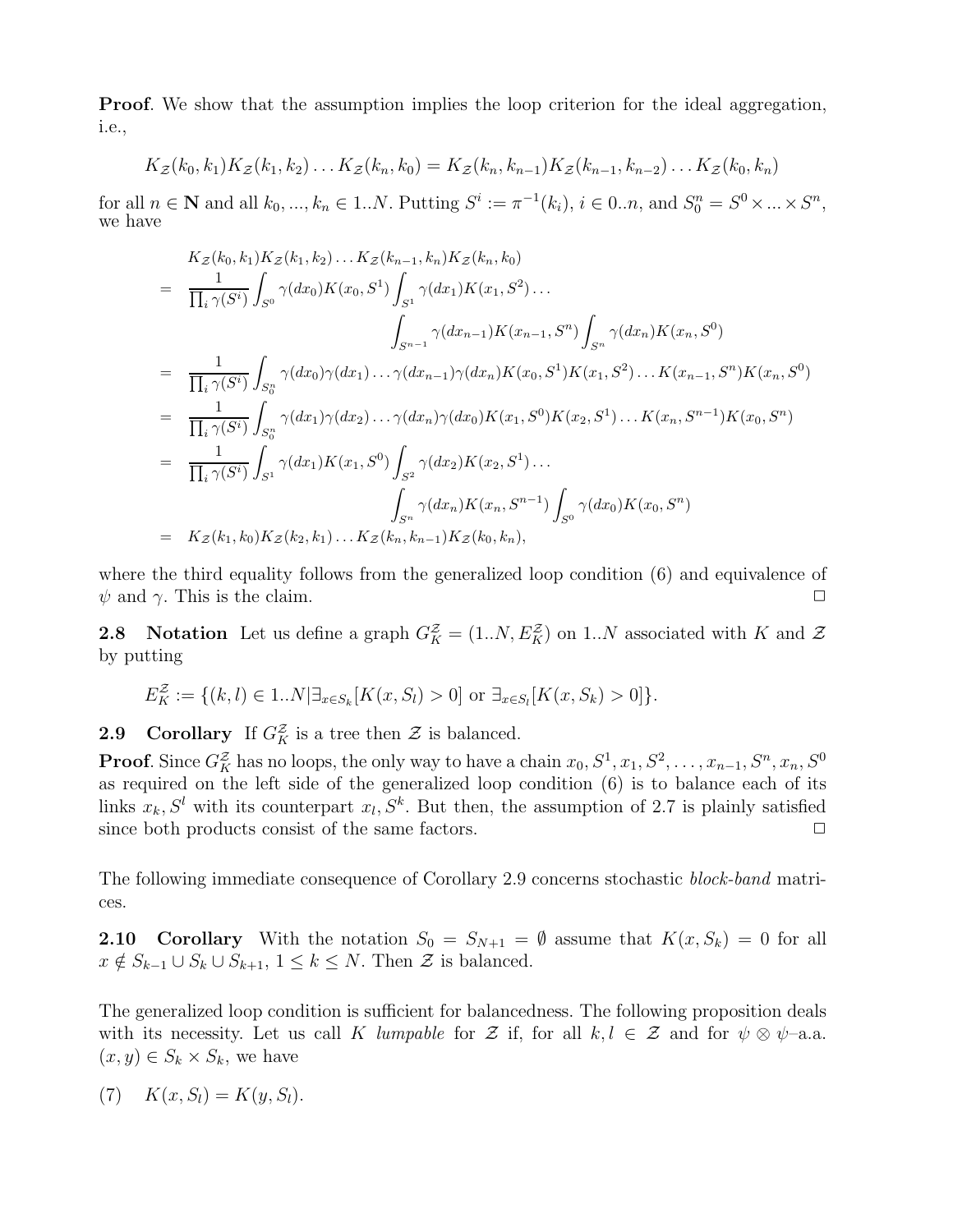**2.11 Proposition** If K is lumpable for  $\mathcal{Z}$  then the following statements are equivalent.

- (a)  $\mathcal{Z}$  is balanced;
- (b) the generalized loop condition (6) is satisfied for all  $n \in \mathbb{N}$ , all choices  $S^0, \ldots, S^n \in \mathcal{Z}$ , and for  $(x_0, \ldots, x_n)$  in some subset of  $S^0 \times \ldots \times S^n$  of strictly positive  $\psi^{\otimes (n+1)}$ -measure;
- (c) the generalized loop condition (6) is satisfied for all  $n \in \mathbb{N}$ , all choices  $S^0, \ldots, S^n \in \mathcal{Z}$ and for  $\psi^{\otimes (n+1)}$ -a.a.  $(x_0, \ldots, x_n) \in S^0 \times \ldots \times S^n$ .

**Proof.** Integrating (7) with respect to  $\gamma_{S_k}$  over  $y \in S_k$  we obtain first

(8) 
$$
K(x, S_l) = \int_{S_k} \gamma_{S_k}(dy) K(y, S_l) = K_{\mathcal{Z}}(k, l)
$$

for  $\psi$ -a.a.  $x \in S_k$ .

We now show that (a) implies (b). Given sets  $S^i \in \mathcal{Z}, i \in \{0..n\}$ , balancedness and (8) imply

$$
\prod_{k} \gamma(S^{k}) \cdot K(x_{0}, S^{1}) K(x_{1}, S^{2}) \dots K(x_{n-1}, S^{n}) K(x_{n}, S^{0})
$$
\n
$$
= \prod_{k} \gamma(S^{k}) \cdot K_{\mathcal{Z}}(S^{0}, S^{1}) K_{\mathcal{Z}}(S^{1}, S^{2}) \dots K_{\mathcal{Z}}(S^{n-1}, S^{n}) K_{\mathcal{Z}}(S^{n}, S^{0})
$$
\n
$$
= \prod_{k} \gamma(S^{k}) \cdot K_{\mathcal{Z}}(S^{0}, S^{n}) K_{\mathcal{Z}}(S^{n}, S^{n-1}) \dots K_{\mathcal{Z}}(S^{2}, S^{1}) K_{\mathcal{Z}}(S^{1}, S^{0})
$$
\n
$$
= \prod_{k} \gamma(S^{k}) \cdot K(x_{0}, S^{n}) K(x_{n}, S^{n-1}) \dots K(x_{2}, S^{1}) K(x_{1}, S^{0})
$$

and, hence, (6) for  $\psi^{\otimes (n+1)}$ -a.a.  $(x_0, \ldots, x_n) \in S^0 \times \ldots \times S^n$ .

If (b) holds then (8) implies (6)  $\psi^{\otimes (n+1)}$ -almost everywhere, i.e., (c). The fact that (c) implies (a) was proved in Proposition 2.7.

## 3 Estimation of probabilities of events

Our main interest in balanced partitions is their ability to furnish lower and upper estimates of the stationary distribution  $\gamma$ . While ideal aggregation cuts down the size of the state space and would thus be useful for efficiently analyzing the stationary distribution, the crux with it is that it needs this very distribution for its definition. If we want to gain lower and upper estimates of the fractions  $\frac{\gamma(S_k)}{\gamma(S_l)}$ ,  $k, l \in 1..N, k \neq l$ , without knowing the stationary distribution  $\gamma$  then the equality  $\gamma K = \gamma$  always yields

$$
(9) \quad \int_{S_k} \gamma(dx)K(x, S_l) + \int_{S_l} \gamma(dx)K(x, S_l) \leq \gamma(S_l)
$$

or, equivalently,

$$
\int_{S_k} \gamma(dx)K(x, S_l) \leq \int_{S_l} \gamma(dx) (1 - K(x, S_l)).
$$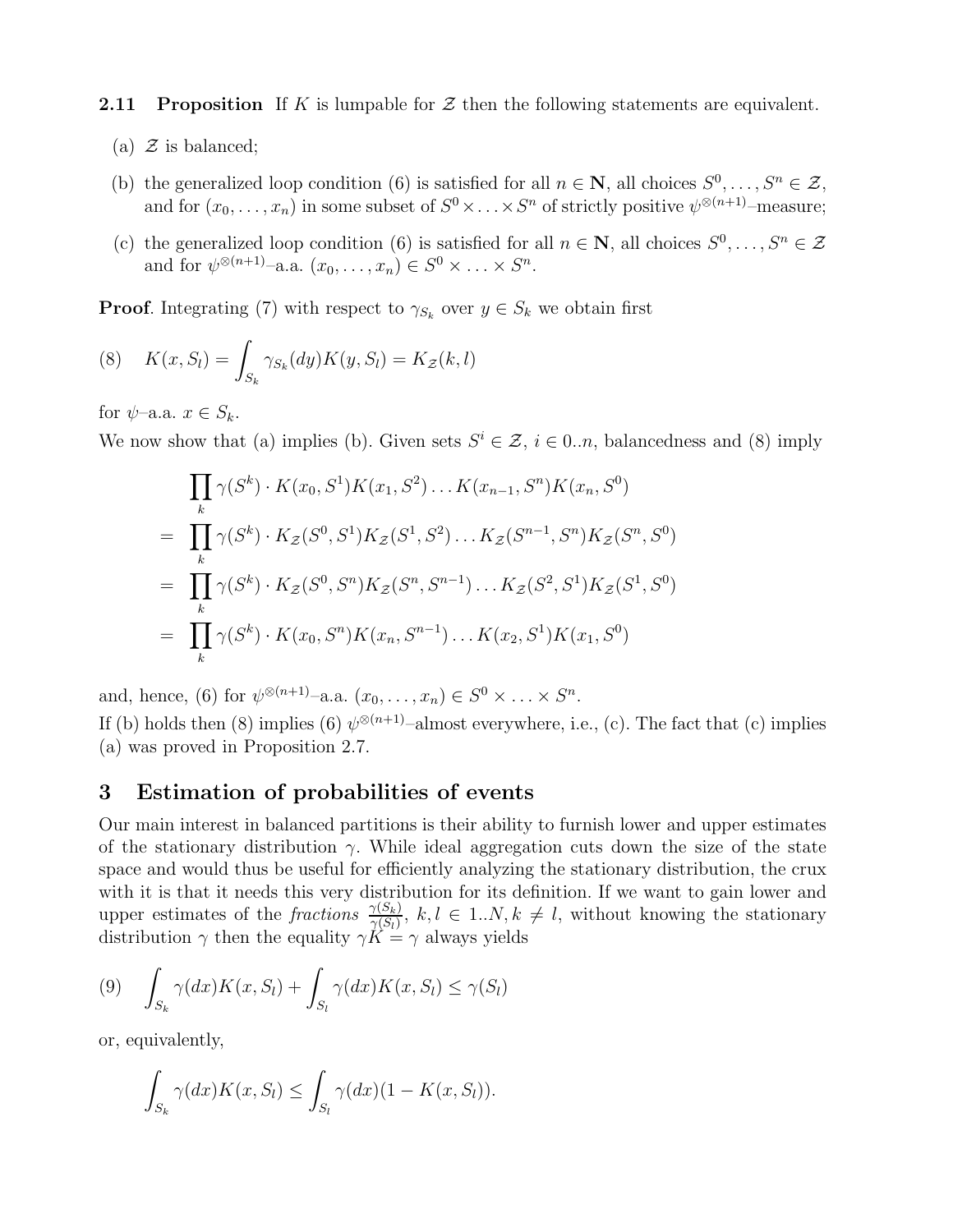Passing to the conditional distributions  $\gamma_{S_k}$  and  $\gamma_{S_l}$ , elementary algebraic operations show

$$
\frac{\gamma(S_k)}{\gamma(S_l)} \le \frac{\int_{S_l} \gamma_{S_l}(dx)(1 - K(x, S_l))}{\int_{S_k} \gamma_{S_k}(dx)K(x, S_l)} \le \frac{1 - \text{ess inf}_{x \in S_l} K(x, S_l)}{\text{ess inf}_{x \in S_k} K(x, S_l)} = \frac{\text{ess sup}_{x \in S_l} K(x, S_l)}{\text{ess inf}_{x \in S_k} K(x, S_l)}
$$

and an analogous lower estimate of  $\gamma(S_k)/\gamma(S_l)$ . The following statements show how balancedness allows to improve these estimates. The idea behind them is simple but the method turns out to be very useful for the analysis of stationary distributions of Markov chains. We deal with upper bounds of  $\gamma(S_k)/\gamma(S_l)$ , only, since lower bounds follow easily from them by swapping k and l. Let us abbreviate  $S_{k,l} = \{x \in S_k / K(x, S_l) > 0\}, k, l \in \mathcal{Z}$ .

#### **3.1 Proposition** Let  $\mathcal{Z}$  be balanced.

(a) If  $k, l \in \mathcal{Z}$  are such that  $K_{\mathcal{Z}}(k, l) > 0$  or  $K_{\mathcal{Z}}(l, k) > 0$  then we have  $\gamma(S_{k,l}) > 0$  and  $\gamma(S_{l,k}) > 0$ . Moreover,

(10) 
$$
\frac{\gamma(S_{k,l})}{\gamma(S_{l,k})} = \frac{\int_{S_{l,k}} \gamma_{S_{l,k}}(dx) K(x, S_k)}{\int_{S_{k,l}} \gamma_{S_{k,l}}(dx) K(x, S_l)}.
$$

(b) If  $\mu$  and  $\nu$  are two distributions on R such that  $(\gamma_{S_{l,k}})_{K(\cdot,S_k)} \preceq \mu$  and  $\nu \preceq (\gamma_{S_{k,l}})_{K(\cdot,S_l)}$ then  $E \mu > 0$  and we have the estimate

(11) 
$$
\frac{\gamma(S_{k,l})}{\gamma(S_{l,k})} \leq \frac{E \mu}{E \nu}
$$
 (the right side may be infinite).

**Proof.** (a) Strict positivity of  $K_z(k, l)$ , balancedness of  $\mathcal{Z}$ , and the standing assumption  $\gamma(S_k) > 0$  together imply  $K_z(l, k) > 0$ , i.e., we have  $K_z(l, k) > 0$  in any case. Now, the estimate

(12) 
$$
0 < K_{\mathcal{Z}}(l,k) = \frac{1}{\gamma(S_l)} \int_{S_l} \gamma(dx) K(x, S_k) = \frac{1}{\gamma(S_l)} \int_{S_{l,k}} \gamma(dx) K(x, S_k).
$$

shows that  $\gamma(S_{l,k}) > 0$ . By symmetry, we also have  $\gamma(S_{k,l}) > 0$ . In order to prove (10) note that, by balancedness (1) of  $\mathcal{Z}$ , we have

$$
1 = \frac{\int_{S_l} \gamma(dx) K(x, S_k)}{\int_{S_k} \gamma(dx) K(x, S_l)} = \frac{\int_{S_{l,k}} \gamma(dx) K(x, S_k)}{\int_{S_{k,l}} \gamma(dx) K(x, S_l)} = \frac{\gamma(S_{l,k}) \int_{S_{l,k}} \gamma_{S_{l,k}}(dx) K(x, S_k)}{\gamma(S_{k,l}) \int_{S_{k,l}} \gamma_{S_{k,l}}(dx) K(x, S_l)}
$$

This is the claim.

(b) The claim on strict positivity in (b) follows from (12) and the assumption  $(\gamma_{S_{l,k}})_{K(\cdot,S_k)} \preceq$  $\mu$ . For proving (11), use (10) to estimate

$$
\frac{\gamma(S_{k,l})}{\gamma(S_{l,k})} = \frac{\int_{S_{l,k}} \gamma_{S_{l,k}}(dx)K(x, S_k)}{\int_{S_{k,l}} \gamma_{S_{k,l}}(dx)K(x, S_l)} = \frac{E(\gamma_{S_{l,k}})_{K(\cdot, S_k)}}{E(\gamma_{S_{k,l}})_{K(\cdot, S_l)}} \le \frac{E\mu}{E\nu}.
$$

.

Note that, in (11), we have nothing lost yet: by (2), there is equality in (11) for  $\mu =$  $(\gamma_{S_{l,k}})_{K(\cdot,S_k)}$  and  $\nu = (\gamma_{S_{k,l}})_{K(\cdot,S_l)}$ . However, these measures depend on the stationary distribution and it remains the problem to find suitable distributions  $\nu$  and  $\mu$  that allow to control their expectations. Our following propositions exploit two general choices.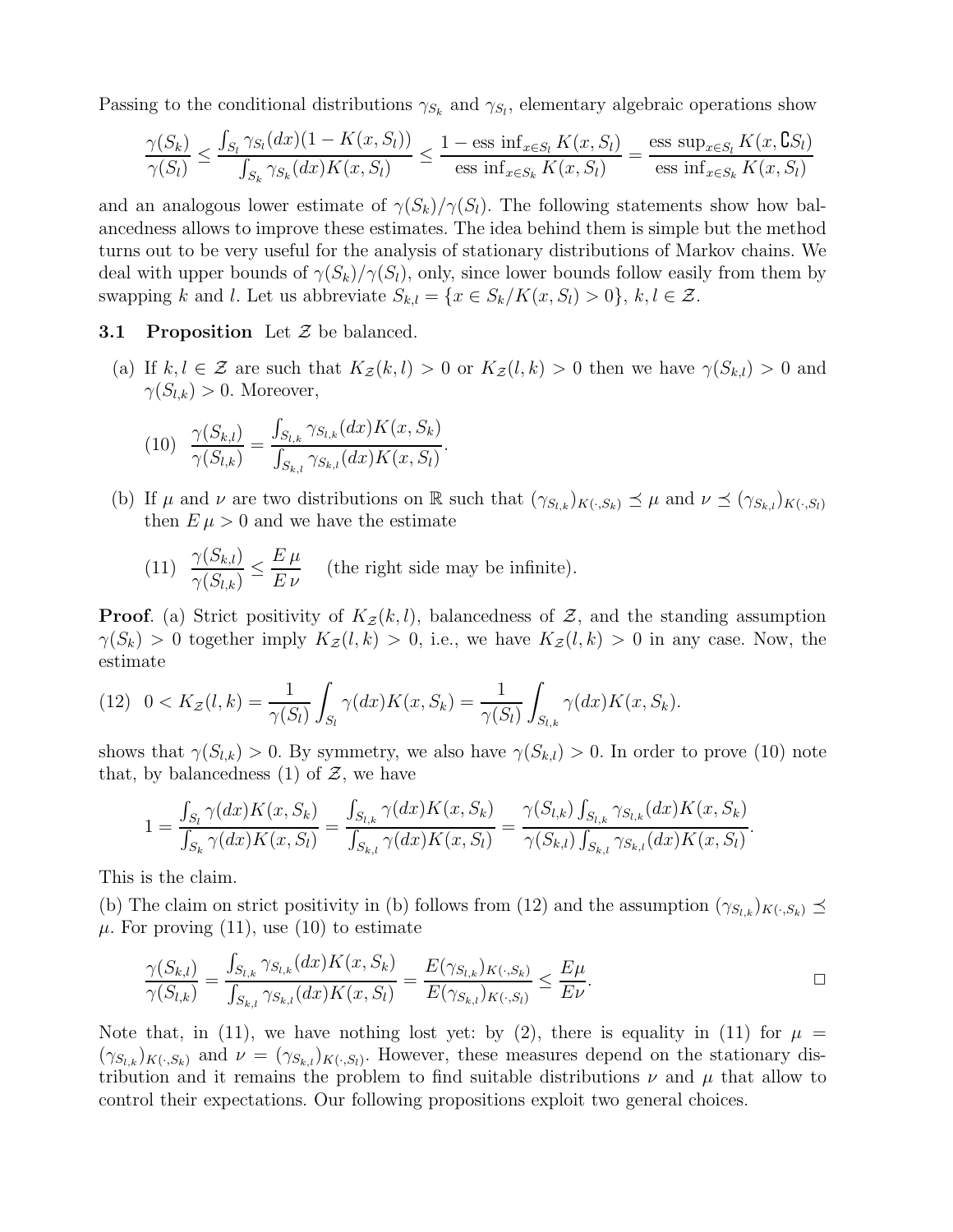**3.2 Proposition** Let Z be balanced. If  $k, l \in \mathcal{Z}$  are such that  $K_{\mathcal{Z}}(l, k) > 0$  then the number ess  $\sup_{x \in S_{l,k}} K(x, S_k)$  is strictly positive and we have the estimate

$$
\frac{\gamma(S_{k,l})}{\gamma(S_{l,k})} \le \frac{\operatorname{ess} \sup_{x \in S_{l,k}} K(x, S_k)}{\operatorname{ess} \inf_{x \in S_{k,l}} K(x, S_l)} = \frac{\operatorname{ess} \sup_{x \in S_l} K(x, S_k)}{\operatorname{ess} \inf_{x \in S_{k,l}} K(x, S_l)}
$$

(the bound may again be infinite).

**Proof.** Strict positivity follows from (12). For the first bound, put  $\mu = \delta_{\text{ess sup}_{x \in S_{l,k}} K(x, S_k)}$ and  $\nu = \delta_{\text{ess inf}_{x \in S_{k,l}} K(x, S_l)}$  and use Proposition 3.1(b). For the second bound, note that  $\text{ess sup}_{x \in S_{l,k}} K(x, S_k) = \text{ess sup}_{x \in S_l} K(x, S_k).$   $\Box$ 

Our next proposition needs a few preliminaries.

**3.3** Lemma Let  $\rho$  and  $\sigma$  be two finite measures on the real line such that  $\rho \leq \sigma$ , i.e.,  $\int d\rho f \leq \int d\sigma f$  for all *positive*, measurable functions f on R. (a) If the interval  $[s, \infty]$  is a support of  $\sigma$  then

$$
\rho + (\sigma(\mathbb{R}) - \rho(\mathbb{R}))\delta_s \preceq \sigma.
$$

(b) If the interval  $]-\infty, s]$  is a support of  $\sigma$  then

$$
\sigma \preceq \rho + (\sigma(\mathbb{R}) - \rho(\mathbb{R}))\delta_s.
$$

**3.4** Notation and explanation Let K be recurrent and let  $B \in \mathcal{B}^+(S)$ . The first return distribution of the chain X into B starting from  $x \in B$  is the Markovian kernel

$$
K_B(x, F) = \sum_{t \ge 1} P^{\delta_x} [X_t \in F, T_B = t], \qquad F \subseteq B.
$$

This kernel describes the motion of the chain X in B. Its stationary distribution is thus  $\gamma_B$ ,  $\gamma_B K_B = \gamma_B$ . Now, for  $t \geq 2$  and  $F \subseteq B$ , we have

$$
P^{\delta_x}[X_t \in F, T_B = t]
$$
  
=  $P^{\delta_x}[X_1 \in \mathbb{C}B, \dots, X_{t-1} \in \mathbb{C}B, X_t \in F]$   
=  $\int_{\mathbb{C}B \times \dots \times \mathbb{C}B} P^{\delta_x}[X_1 \in dy_1, \dots, X_{t-1} \in dy_{t-1}, X_t \in F]$   
=  $\int_{\mathbb{C}B \times \dots \times \mathbb{C}B} K(x, dy_1)K(y_1, dy_2) \dots K(y_{t-2}, dy_{t-1})K(y_{t-1}, F)$   
=  $\int_{\mathbb{C}B \times \mathbb{C}B} K(x, dy_1) K_{\mathbb{C}B, \mathbb{C}B}^{\star-2}(y_1, dy_{t-1})K(y_{t-1}, F)$   
=  $K_{B, \mathbb{C}B} K_{\mathbb{C}B, \mathbb{C}B}^{\star-2} K_{\mathbb{C}B, B}(x, F).$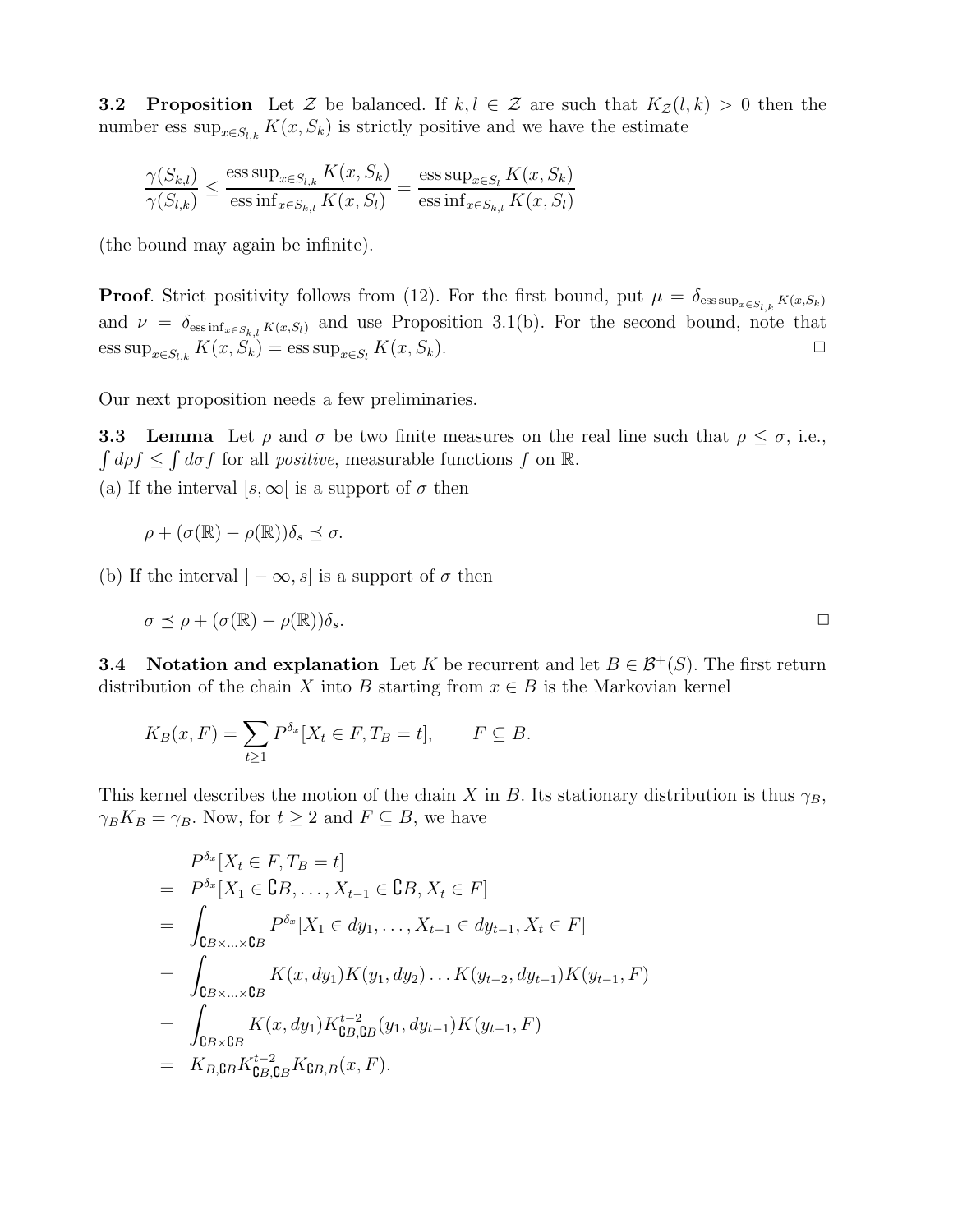Hence, the first return distribution to  $B$  has the analytic representation

$$
K_B = K_{B,B} + K_{B,\mathbf{C}B} (\sum_{t \ge 0} (K_{\mathbf{C}B,\mathbf{C}B})^t) K_{\mathbf{C}B,B}.
$$

For  $n \geq 0$ , let us abbreviate

$$
K_{B;n} = K_{B,B} + K_{B,\mathbf{C}B} (\sum_{t < n} (K_{\mathbf{C}B,\mathbf{C}B})^t) K_{\mathbf{C}B,B}.
$$

 $K_{B;n}$  is a sub–Markovian kernel on B and, as n tends to  $\infty$ , the sequence  $K_{B;n}$  increases to  $K_B$ . The following proposition uses the kernels  $K_{S_k,i,n}$  for estimating  $\gamma$ .

**3.5 Proposition** Let Z be balanced and let  $k, l \in \mathcal{Z}$  such that  $K_{\mathcal{Z}}(l, k) > 0$ . For all  $u \geq 0$ , the numerator on the following right side is strictly positive and we have for all  $u, v \geq 0$ 

$$
\frac{\gamma(S_{k,l})}{\gamma(S_{l,k})}
$$
\n
$$
\leq \frac{\text{ess sup}_{x \in S_{l,k}}(K_{S_{l,k};u}K_{S_{l,k},S_k})(x, S_k) + (1 - \text{ess inf}_{x \in S_{l,k}}K_{S_{l,k};u}(x, S_{l,k}))\text{ess sup}_{x \in S_{l,k}}K(x, S_k)}{\text{ess inf}_{x \in S_{k,l}}(K_{S_{k,l};v}K_{S_{k,l},S_l})(x, S_l) + (1 - \text{ess sup}_{x \in S_{k,l}}K_{S_{k,l};v}(x, S_{k,l}))\text{ess inf}_{x \in S_{k,l}}K(x, S_l)}
$$

Proof. In view of Proposition 3.1(b), define

$$
\mu = (\gamma_{S_{l,k}} K_{S_{l,k};u})_{K(\cdot, S_k)} + (1 - (\gamma_{S_{l,k}} K_{S_{l,k};u})(S_{l,k})) \delta_{\text{ess sup}_{x \in S_{l,k}} K(x, S_k)} \quad \text{and}
$$
  

$$
\nu = (\gamma_{S_{k,l}} K_{S_{k,l};v})_{K(\cdot, S_l)} + (1 - (\gamma_{S_{k,l}} K_{S_{k,l};v})(S_{k,l})) \delta_{\text{ess inf}_{x \in S_{k,l}} K(x, S_l)}.
$$

By 3.4,  $\gamma_{S_{l,k}} K_{S_{l,k};u} \leq \gamma_{S_{l,k}} K_{S_{l,k}} = \gamma_{S_{l,k}}$  and, hence,  $(\gamma_{S_{l,k}} K_{S_{l,k};u})_{K(\cdot,S_k)} \leq (\gamma_{S_{l,k}})_{K(\cdot,S_k)}$ . Since the interval  $\left[\text{ess inf}_{x \in S_{l,k}} K(x, S_k), \text{ess sup}_{x \in S_{l,k}} K(x, S_k)\right]$  is a support of  $(\gamma_{S_{l,k}})_{K(\cdot, S_k)}$ , Lemma 3.3(b) implies  $(\gamma_{S_{l,k}})_{K(\cdot,S_k)} \preceq \mu$ . Similarly,  $(\gamma_{S_{k,l}} K_{S_{k,l};v})_{K(\cdot,S_l)} \leq (\gamma_{S_{k,l}})_{K(\cdot,S_l)}$  and  $\left[\text{ess inf}_{x \in S_{k,l}} K(x, S_l), \text{ess sup}_{x \in S_{k,l}} K(x, S_l)\right]$  is a support of  $(\gamma_{S_{k,l}})_{K(\cdot, S_l)}$ . Hence, Lemma 3.3(a) implies  $\nu \preceq (\gamma_{S_{k,l}})_{K(\cdot,S_l)}$ . Furthermore, we have

$$
E\mu = \int (\gamma_{S_{l,k}} K_{S_{l,k};u})(dx)K(x, S_k) + (1 - (\gamma_{S_{l,k}} K_{S_{l,k};u})(S_{l,k})) \text{ess} \sup_{x \in S_{l,k}} K(x, S_k)
$$
  
\n
$$
= \int \gamma_{S_{l,k}}(dx)(K_{S_{l,k};u} K_{S_{l,k},S_k})(x, S_k) + \left(1 - \int \gamma_{S_{l,k}}(dx) K_{S_{l,k};u}(x, S_{l,k})\right) \text{ess} \sup_{x \in S_{l,k}} K(x, S_k)
$$
  
\n
$$
\leq \text{ess} \sup_{x \in S_{l,k}} (K_{S_{l,k};u} K_{S_{l,k},S_k})(x, S_k) + (1 - \text{ess} \inf_{x \in S_{l,k}} K_{S_{l,k};u}(x, S_{l,k})) \text{ess} \sup_{x \in S_{l,k}} K(x, S_k)
$$

and

$$
E\nu = \int (\gamma_{S_{k,l}} K_{S_{k,l};v})(dx)K(x, S_l) + (1 - (\gamma_{S_{k,l}} K_{S_{k,l};v})(S_{k,l})) \text{ess} \inf_{x \in S_k} K(x, S_l)
$$
  
\n
$$
= \int \gamma_{S_{k,l}}(dx)(K_{S_{k,l};v} K_{S_{k,l},S_l})(x, S_l) + \left(1 - \int \gamma_{S_{k,l}}(dx)K_{S_{k,l};v})(x, S_{k,l})\right) \text{ess} \inf_{x \in S_{k,l}} K(x, S_l)
$$
  
\n
$$
\geq \text{ess} \inf_{x \in S_{k,l}} (K_{S_{k,l};v} K_{S_{k,l},S_l})(x, S_l) + (1 - \text{ess} \sup_{x \in S_{k,l}} K_{S_{k,l};v}(x, S_{k,l})) \text{ess} \inf_{x \in S_{k,l}} K(x, S_l).
$$

The claim now follows from Proposition 3.1(b).  $\square$ 

.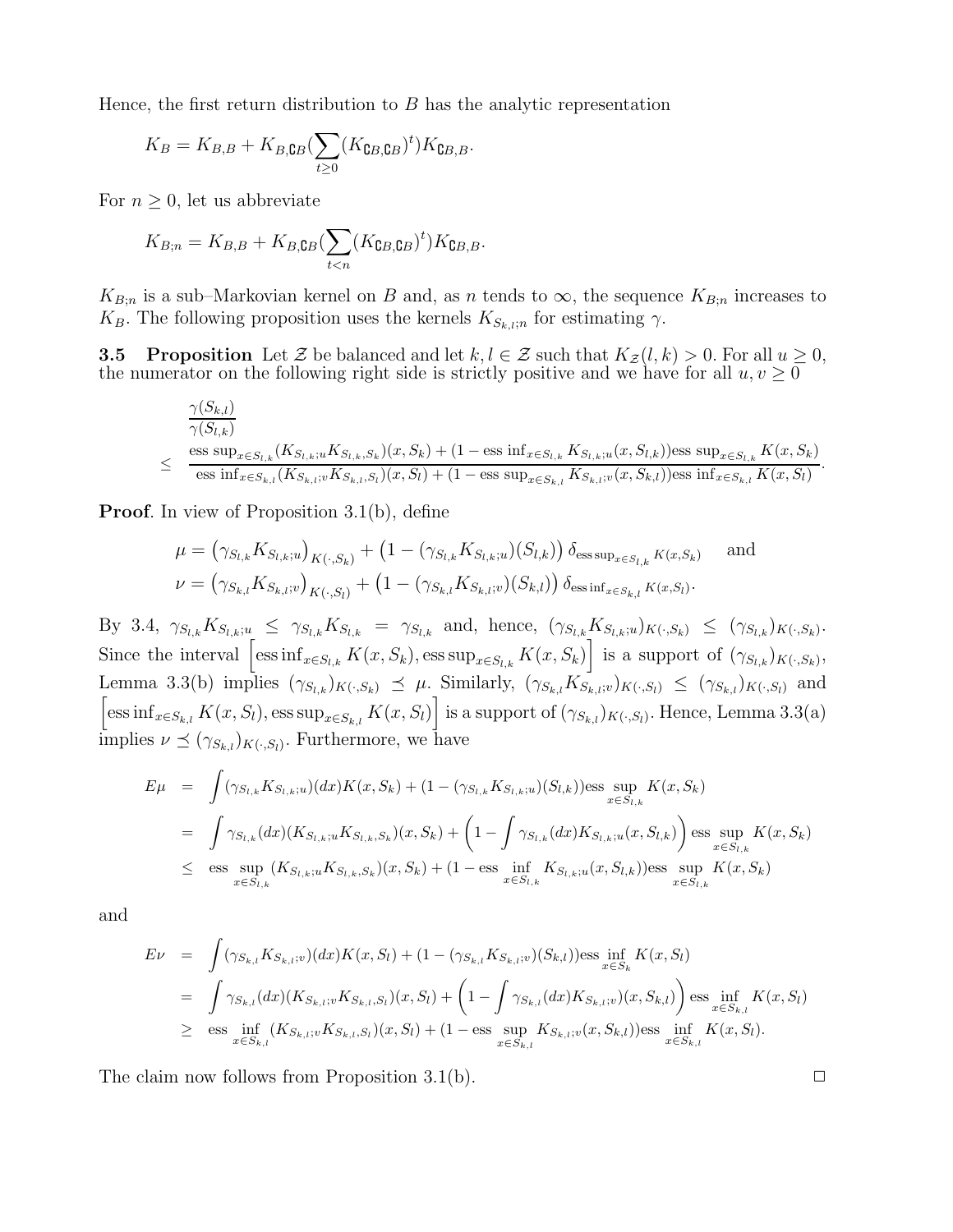3.6 Use of shortest paths The bounds given in Propositions 3.2 and 3.5 are meaningless if the denominators vanish. There is sometimes a way to efficiently improve given estimates of quotients and to create additional bounds. This allows to draw a finer picture of  $\gamma$ . The improvement uses an algorithm for the shortest path problem in a directed graph and may, in particular, be applied to parameter–free transition kernels. Let  $\frac{\gamma(B)}{\gamma(C)} \le U(B, C) \le \infty$ ,  $B, C \in$ S be the given upper bounds. (If Proposition 3.1, 3.2, or 3.5 is used for the initial bounds then  $S = \{S_{k,l} \in \mathcal{B}^+(S)/1 \leq k, l \leq N, k \neq l\}$ . If there is no finite bound then  $U(B, C)$  is defined as ∞.) Lower bounds are again treated by symmetry. Consider the weighted, directed graph G defined by the set S of vertices, the links  $(B, C)$  if there is a finite estimate  $U(B, C)$ , and the corresponding weights  $\log U(B, C)$ . If  $T_{k_1}, \dots, T_{k_n}, T_{k_1}$  is any (directed) cycle in  $\mathcal G$ then its length (= sum of weights) is  $\geq 0$  since  $\log U(T_{k_1}, T_{k_2}) + \cdots + \log U(T_{k_n}, T_{k_1}) \geq$  $\log \frac{\gamma(T_{k_1})}{\gamma(T_{k_1})}$  $\frac{\gamma(T_{k_1})}{\gamma(T_{k_2})} + \cdots + \log \frac{\gamma(T_{k_n})}{\gamma(T_{k_1})}$  $\frac{\gamma(I_{k_n})}{\gamma(T_{k_1})} = 0$ . In this situation, if there is a (directed) path from B to C in  $G$  then there is a shortest one, cf. [6]. The length of this shortest path may be smaller than  $log U(B, C)$ , no matter whether  $(B, C)$  is a link or not. Its exponential is an upper bound of the quotient  $\frac{\gamma(B)}{\gamma(C)}$ .

By way of example, consider  $S = 1.4$ , the irreducible transition matrix

$$
K = \frac{1}{4} \left( \begin{array}{rrrr} 1 & 3 & 0 & 0 \\ 1 & 1 & 1 & 1 \\ 0 & 2 & 1 & 1 \\ 0 & 1 & 1 & 2 \end{array} \right),
$$

and  $S_1 = \{1\}$ ,  $S_2 = \{2\}$ ,  $S_3 = \{3, 4\}$ . The stationary distribution is  $\gamma = \frac{1}{41}(5, 15, 9, 12)$ . The generalized loop condition shows that  $\mathcal Z$  is balanced and Proposition 3.2 yields the bounds

$$
\frac{1}{3} \le \frac{\gamma(1)}{\gamma(2)} \le \frac{1}{3} \quad \text{ and } \quad \frac{1}{2} \le \frac{\gamma(2)}{\gamma(3, 4)} \le 1.
$$

Applying shortest paths, we obtain the additional bounds

$$
\frac{1}{6} \le \frac{\gamma(1)}{\gamma(3,4)} \le \frac{1}{3}.
$$

# 4 An application to systems analysis

In order to illustrate the versatility of the previous approach, we apply it to derive a fairness property of a non–reversible Markovian system discussed by communication and queueing theorists.

4.1 A multiclass service system with loss Alexopoulos, El-Tannir, and Serfozo [1] analyze a continuous-time service system with customer classes and class–dependent loss (they call it "blocking" but the quality of the system operation is rather that of a loss system). We deal here with a similar discrete–time system. It has the advantage of allowing (independent) arrival streams with arbitrary distributions. Our system operates as follows. It serves  $r \geq 2$  classes or types of customers. At each time  $t \in \mathbb{N}_{>}$  there arrive a random number  $A_{k,t} : (\Omega, P) \to \mathbb{N}$  of customers of class  $k \in 1..r$  at the system. We assume that the  $A_{k,t}$ 's are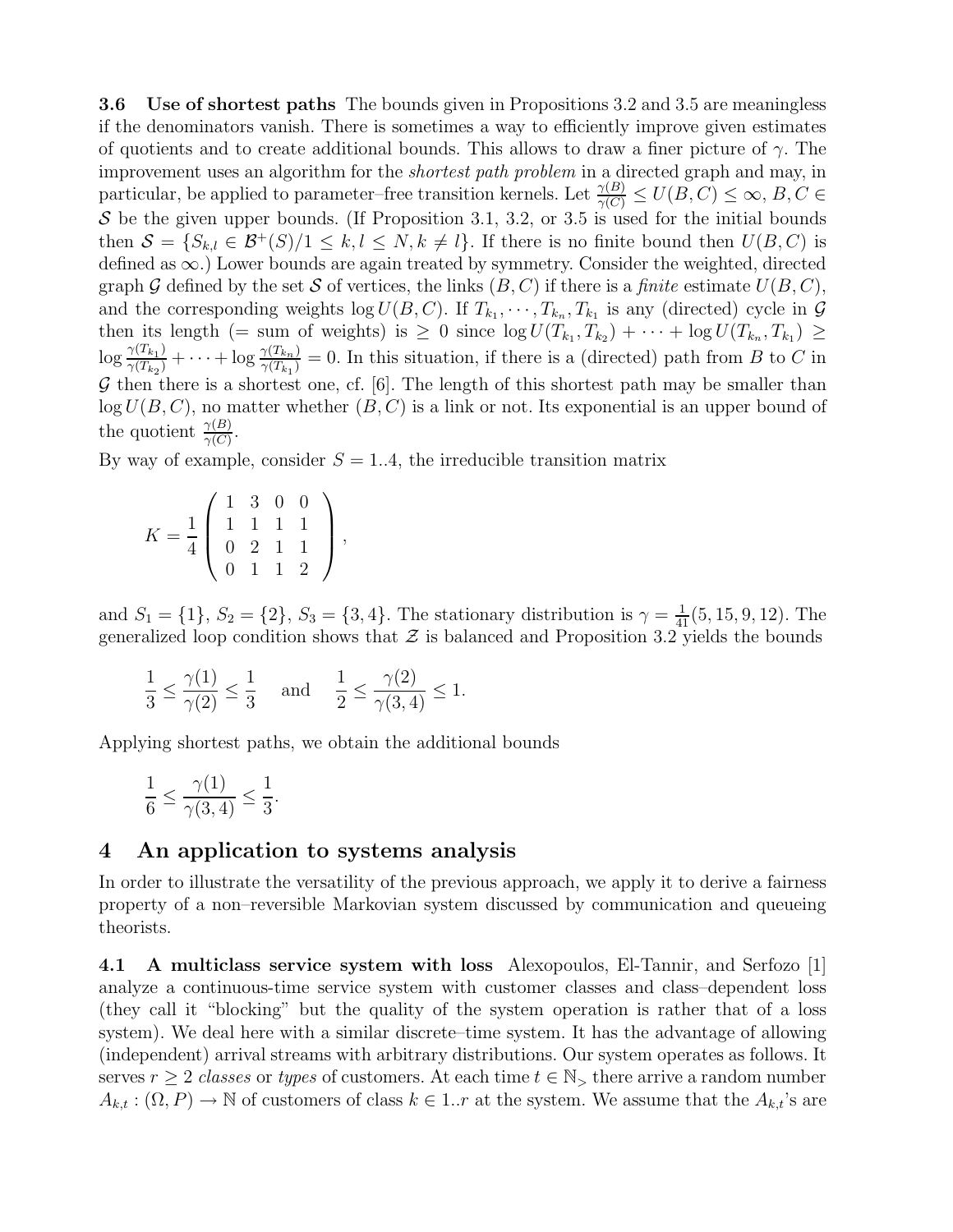integrable and that the r processes  $(A_{k,t})_{t\in\mathbb{N}}$  are all i.i.d., independent of one another, and independent of the initial number of customers,  $X_0$ , on the system. Moreover, we assume that the system can hold only one class of customers at any time. When customers of one class are served, any arrivals of other classes are rejected. Moreover, when the system is empty and customers of different classes arrive simultaneously then a random and uniformly distributed "coin" decides which class enters the system. The system has  $m$  servers: if there are  $x \in \mathbb{N}$  customers on the system, then  $x \wedge m$  of them are served at the same time. The service times of all customers are independent and geometrically distributed with rate  $q_k$ . In order to describe the departure process, let us introduce the independent and binomial<sub>x,m,qk</sub> $$ distributed random variables  $D_{k,t}^{(x)}$ :  $(\Omega, P) \to 0$ .  $(x \wedge m)$ ,  $x, t \in \mathbb{N}$ ,  $k \in 1..r$ , independent of the  $A_{k,t}$ 's. If, at time  $t \in \mathbb{N}$ , there are x customers of class k on the system then the number of customers leaving the system at time t is  $D_{k,t}^{(x\wedge m)}$ .

Denoting the k th unit vector in  $\mathbb{N}^r$  by  $e_k$ ,  $k \in 1..r$ , we define the state space  $S = \bigcup_{k=1}^r \mathbb{N}e_k$ , where  $\mathbb{N}e_k = \{0, e_k, 2e_k, \cdots\}$ . From the description above it is clear that the customer class and number of customers on the system at time  $t \in \mathbb{N}$  may be represented by an r-dimensional random variable  $X_t : (\Omega, P) \to S$ . By the assumptions of independence, the process  $(X_t)_{t\geq0}$  is a Markov chain. It cannot transfer from a state  $xe_k$  to a state  $ye_l$ ,  $x, y > 0$ ,  $l \neq k$ , unless it passes through 0. In particular, with the notation  $R_k = \mathbb{N}_{\geq k}$ , the state space S is the star  $\{0\} \cup \bigcup_{k=1}^r R_k$  with center 0 and rays  $R_k$ ,  $k \in 1..r$ . The transition graph consists of forward arrows of possibly arbitrary lengths (depending on the distribution of  $A_{k,0}$ ) and backward arrows of lengths at most m in each set  $\{0\} \cup R_k$ .

Let us define the blocks

$$
B_0(k) = \{0\},
$$
  $B_a(k) = \{((a-1)m+1)e_k,..., am e_k\},\$ 

 $k \in 1..r, a > 0$ , and the intervals

$$
B_b^c(k) = \bigcup_{j=b}^c B_j(k), \quad B_b^{\infty}(k) = \bigcup_{j \ge b} B_j(k),
$$

 $0 \leq b \leq c$ . If it is clear from the context which k is referred to we often omit it. Some entries of the transition matrix are

$$
K(0,0) = \prod_{k=1}^{r} P[A_{k,0} = 0]
$$
 and

(13) 
$$
K(xe_k, ye_k) = P[A_{k,0} - D_{k,0}^{(x \wedge m)} = y - x], \qquad y \ge 0,
$$

for all  $x \ge 1$  and all  $k \in 1..r$ . Moreover, for these x, k and all  $a \ge 0$ , we have

(14) 
$$
K(xe_k, B_a(k)) = P[A_{k,0} - D_{k,0}^{(x \wedge m)} \in B_a(k) - x]
$$

and

(15) 
$$
K(xe_k, B_a^{\infty}(k)) = P[A_{k,0} - D_{k,0}^{(x \wedge m)} \in B_a^{\infty} - x].
$$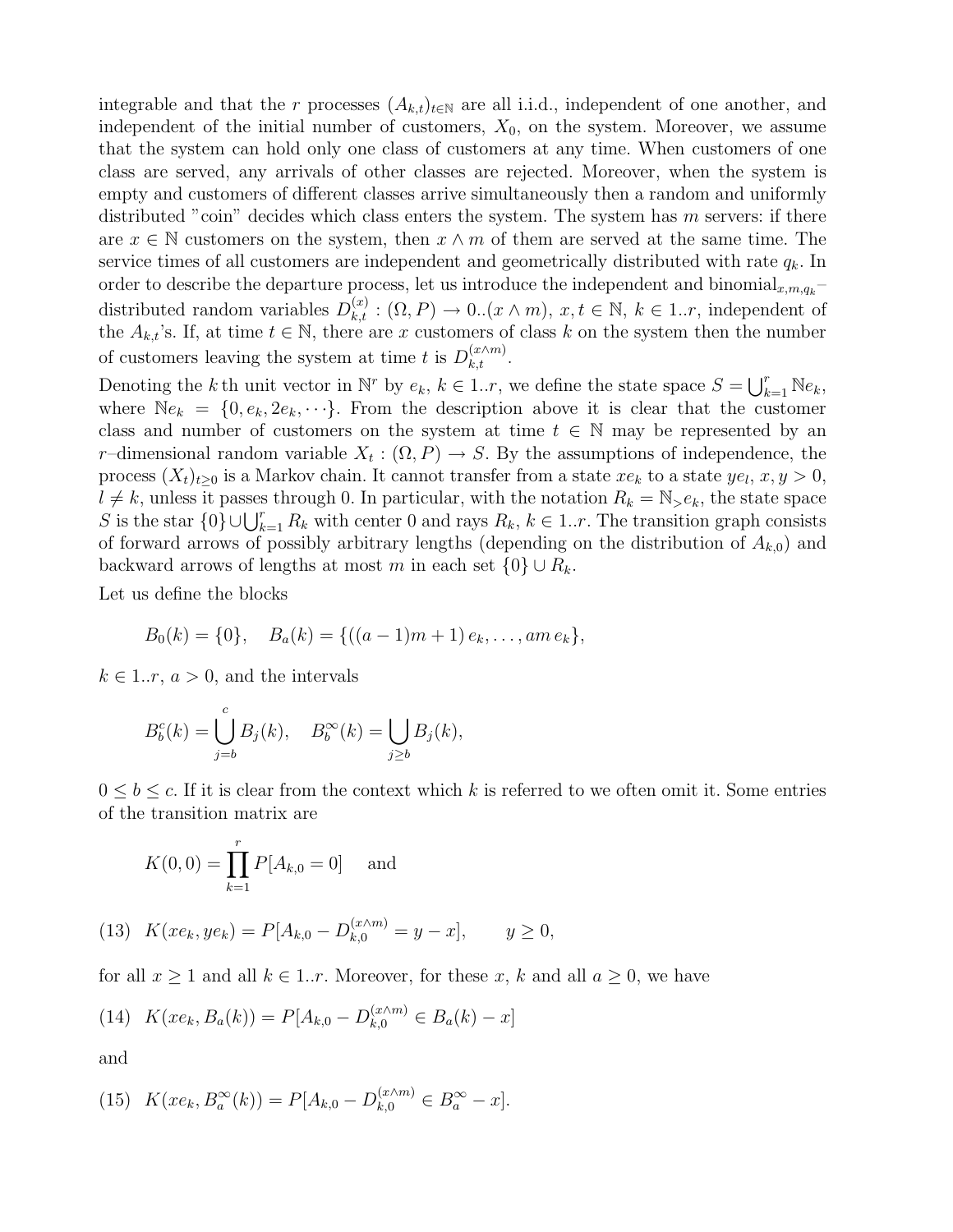Finally, if  $a \geq 1$  then

$$
(16)\quad K(0, B_a^{\infty}(k)) = P[A_{k,0} \in B_a^{\infty}] \Bigg[ \sum_{l=0}^{r-1} \frac{1}{l+1} \Bigg( \sum_{J \in \binom{1..r}{l} \{k\}} \prod_{j \in J} P[A_{j,0} > 0] \prod_{j \notin J \cup \{k\}} P[A_{j,0} = 0] \Bigg) \Bigg]
$$

As usual, we write  $\rho_k = E A_{k,0} / E D_{k,0}^{(m)} = E A_{k,0} / (m q_k), k \in 1..r$ . If

(17) 
$$
0 < P[A_{k,0} = 0] < 1
$$
 and  $0 < q_k < 1$  for all  $k \in 1..r$ 

then  $K$  is *irreducible*. We assert that it is *positive recurrent* if, in addition,

(18) 
$$
\rho_k < 1, \quad k \in 1..r.
$$

Let us prove this assertion by means of the Lyapunov–Foster Criterion. Let  $C = B_0 \cup \overline{\bigcup_{k=1}^r B_1(k)}$  and let  $L : S \to \mathbb{R}_+$  be defined by  $L(xe_k) = x$  for all  $x \in \mathbb{N}, k \in 1..r$ . First, note that

$$
(_{C}KL)(0) = \sum_{k=1}^{r} \sum_{x>0} {}_{C}K(0, x e_k) L(x e_k) \le \sum_{k=1}^{r} \sum_{x>0} P[A_{k,0} = x] x = \sum_{k=1}^{r} E A_{k,0} < \infty.
$$

Moreover, simple algebraic manipulations based on (13) show

$$
\begin{aligned}\n&\quad (cKL)(xe_k) \\
&= \sum_{y>m} K(xe_k, ye_k)L(ye_k) \\
&= \sum_{y>m} \sum_{j=0}^{x \wedge m} P[A_{k,0} = y - x + j] P[D_{k,0}^{(x \wedge m)} = j] y \\
&= \sum_{j=0}^{x \wedge m} P[D_{k,0}^{(x \wedge m)} = j] \sum_{z>m-x+j} P[A_{k,0} = z] (z + x - j) \\
&\le \sum_{j=0}^{x \wedge m} P[D_{k,0}^{(x \wedge m)} = j] (EA_{k,0} + x - j) \\
&= EA_{k,0} + x - ED_{k,0}^{(x \wedge m)} \\
&= L(xe_k) + EA_{k,0} - ED_{k,0}^{(x \wedge m)}\n\end{aligned}
$$

if  $x \ge 1$ . Hence, if  $1 \le x \le m$  then we have  $({}_CKL)(xe_k) \le L(xe_k) + EA_{k,0} - ED_{k,0}^{(x)} < \infty$ and if  $x > m$  then  $({}_CKL)(xe_k) - L(xe_k) \leq EA_{k,0} - ED_{k,0}^{(m)} < 0$  for all  $k \in 1..r$  by assumption (18). Thus, both Conditions (i),(ii) of the Lyapunov–Foster Criterion are satisfied. Therefore, under (17) and (18), the system has a unique stationary distribution  $\gamma$ .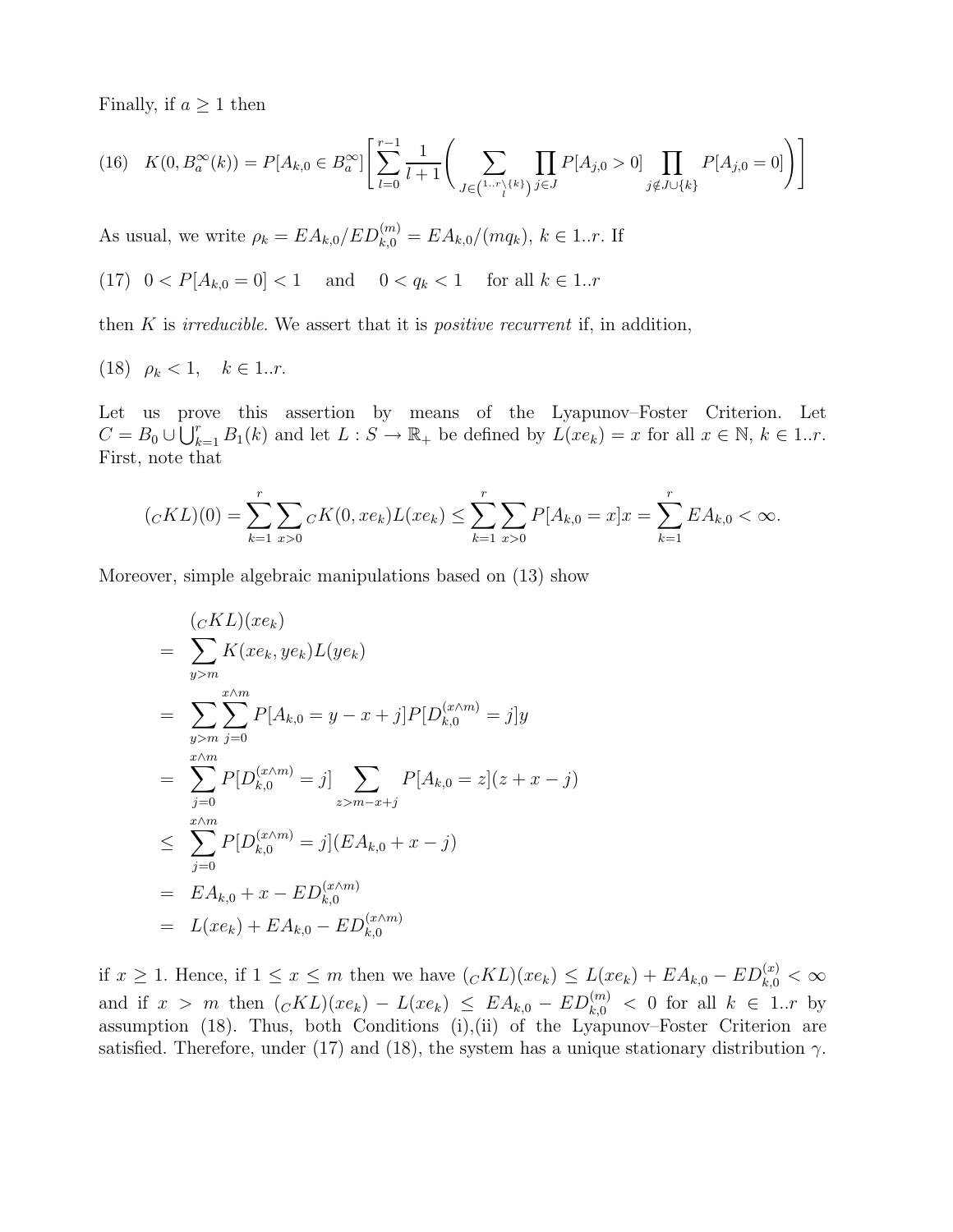Kolmogorov's loop criterion shows that  $\gamma$  is not reversible in general. However, Corollary 2.9 implies that the partitions

$$
\mathcal{Z}_a(k) = \{R_1, \ldots, R_{k-1}, B_0^a(k), B_{a+1}^{\infty}(k), R_{k+1}, \ldots, R_r\},\
$$

are balanced for all  $a \in \mathbb{N}$  and all  $k \in 1..r$ . We use all these partitions in combination with a recursion over the blocks in order to prove the asymptotic result that, as r increases to infinity, each of the rays  $R_k$  receives a fair share of the equilibrium probability, viz., under some mild conditions on the expectations of arrival and service times we have  $\inf_{r\geq 1} r \inf_{k\in 1..r} \gamma(R_k) > 0$ , cf. Theorem 4.9.

We subdivide the proof of this main theorem in a series of lemmas, some of them of separate interest on their own. In order to apply Section 3, we first compute some minima and maxima of the transition probabilities.

#### 4.2 Lemma Let  $a \geq 1$ .

(a) We have

(19) 
$$
\min_{x \in B_{a+1}} K(x, B_a) = \min_{x \in B_1} K(x, B_0) = P[A_{k,0} - D_{k,0}^{(m)} = -m] = P[A_{k,0} = 0]q_k^m;
$$

(20) 
$$
\max_{x \in B_1} K(x, B_0) = P[A_{k,0} - D_{k,0}^{(1)} = -1] = P[A_{k,0} = 0]q_k;
$$

(21) 
$$
\max_{x \in B_{a+1}} K(x, B_a) = P[A_{k,0} - D_{k,0}^{(m)} \in (-m)..(-1)].
$$

(b) For all  $1 \leq a < b$  we have

$$
(22) \quad \min_{x \in B_a} K(x, B_b^{\infty}) = \begin{cases} P[A_{k,0} - D_{k,0}^{(1)} \ge (b-1)m], & a = 1, \\ P[A_{k,0} - D_{k,0}^{(m)} \ge (b-a)m], & a \ge 2; \end{cases}
$$

(23) 
$$
\max_{x \in B_a} K(x, B_b^{\infty}) = P[A_{k,0} - D_{k,0}^{(m)} \ge (b - a - 1)m + 1].
$$

(c) The sequences

$$
\left(K(0, B_a^{\infty}), \max_{x \in B_1} K(x, B_a^{\infty}), \cdots, \max_{x \in B_{a-1}} K(x, B_a^{\infty})\right) \text{ and}
$$
  

$$
\left(K(0, B_a^{\infty}), \min_{x \in B_1} K(x, B_a^{\infty}), \cdots, \min_{x \in B_{a-1}} K(x, B_a^{\infty})\right)
$$

are increasing.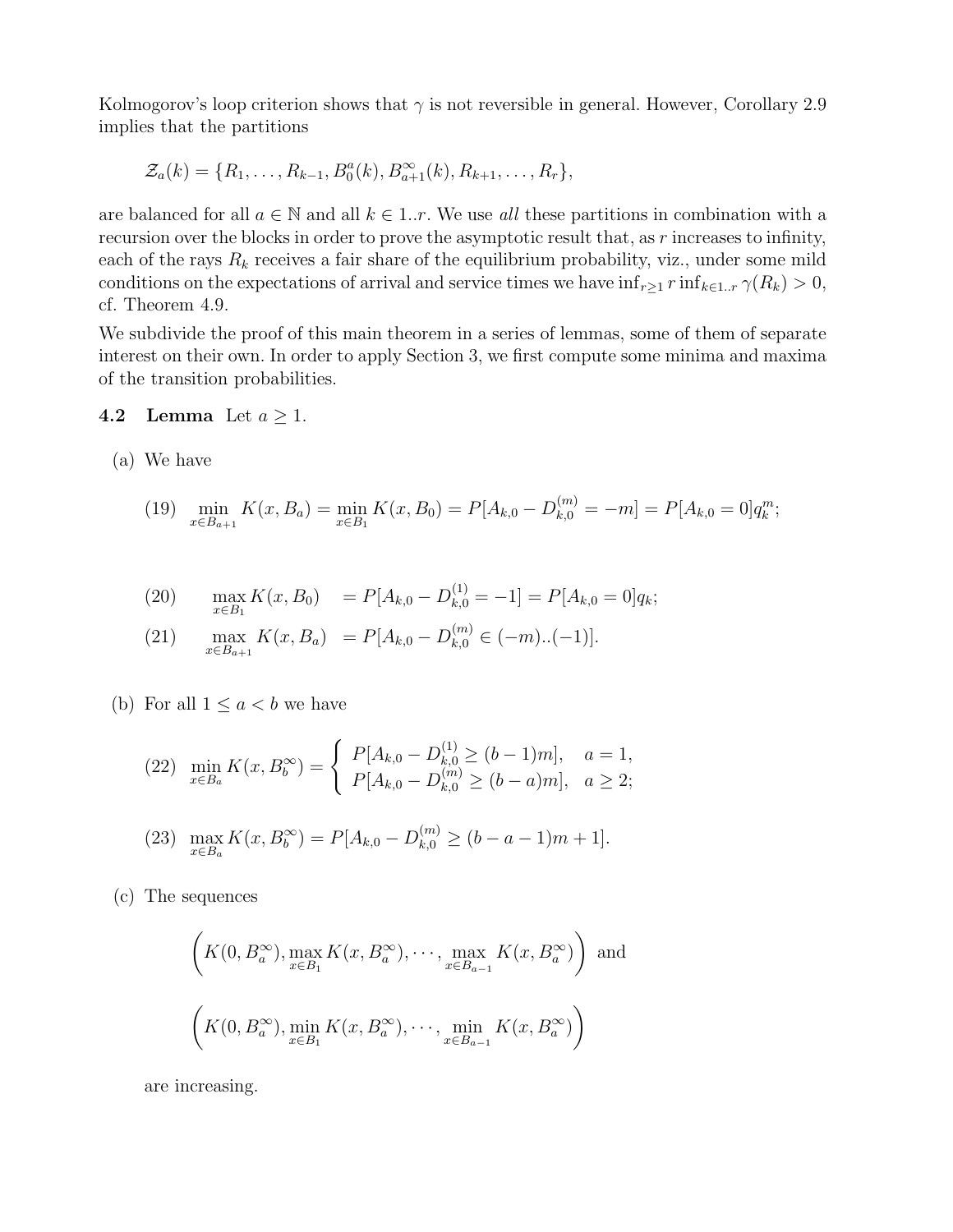Proof. The claims follow from (13), (14), (15) and the assumption of independence between the various random variables if one takes into account the relations

$$
(24) \quad D_{k,0}^{(1)} \preceq \ldots \preceq D_{k,0}^{(m)} \text{ and } D_{k,0}^{(1)} - 1 \succeq \ldots \succeq D_{k,0}^{(m)} - m.
$$

Specifically, the minima (19) are assumed at the states  $x = (a+1)m$  and  $x = m$ , respectively, the maximum (20) at the state  $x = 1$ , that in (21) at  $x = am + 1$ , the minimum (22) at  $x = (a-1)m+1$ , and the maximum (23) at  $x = am$ .

As a sample proof, let us derive (22). By (15),

$$
\min_{x \in B_a} K(x, B_b^{\infty}) = \min_{x \in B_a} P[A_{k,0} - (D_{k,0}^{x \wedge m} - x) \in B_b^{\infty}].
$$

Now, since the random variables  $D_{k,0}^{x\wedge m} - x$  are stochastically decreasing as  $x \in B_a$  increases the sequence  $(A_{k,0} - (D_{k,0}^{x \wedge m} - x))_{x \in B_a}$  is stochastically increasing; this proves the claim.  $\Box$ 

The normalizations of the following measures  $\mu_k^L$  and  $\mu_k^U$  on N will turn out to be lower and upper stochastic bounds of the coarsening with respect to the blocks of the restriction of  $\gamma$ to  $R_k$ . We define these measures recursively.

4.3 Definitions Let  $k \in 1..r$ .

(a) Let 
$$
\mu_k^L(0) = 1
$$
. If  $\mu_k^L(0), \dots, \mu_k^L(a)$  are defined, let

(25) 
$$
\mu_k^L(a+1) = \frac{\sum_{b=0}^a \mu_k^L(b) \min_{x \in B_b} K(x, B_{a+1}^{\infty})}{\max_{x \in B_{a+1}} K(x, B_a)}.
$$

(b) Let  $\mu_k^U(0) = 1$ . If  $\mu_k^U(0), \dots, \mu_k^U(a)$  are defined, let

(26) 
$$
\mu_k^U(a+1) = \frac{\sum_{b=0}^a \mu_k^U(b) \max_{x \in B_b} K(x, B_{a+1}^{\infty})}{\min_{x \in B_{a+1}} K(x, B_a)}.
$$

**4.4 Lemma** For all  $a \in \mathbb{N}$  we have

$$
(27) \frac{\mu_k^L(a+1)}{\mu_k^L(0.a)} \le \frac{\gamma(B_{a+1})}{\gamma(B_0^a)} \le \frac{\mu_k^U(a+1)}{\mu_k^U(0.a)},
$$

$$
(28) \frac{\mu_k^L(a)}{\mu_k^L(0..a)} \le \frac{\gamma(B_a)}{\gamma(B_0^a)} \le \frac{\mu_k^U(a)}{\mu_k^U(0..a)},
$$

$$
(29) \quad \left(\frac{\mu_k^L(b)}{\mu_k^L(0..a)}\right)_{b \in 0..a} \preceq \left(\frac{\gamma(B_b)}{\gamma(B_0^a)}\right)_{b \in 0..a} \preceq \left(\frac{\mu_k^U(b)}{\mu_k^U(0..a)}\right)_{b \in 0..a},
$$

and

$$
(30) \ \mu_k^L(a) \le \frac{\gamma(B_a)}{\gamma(B_0)} \le \mu_k^U(a).
$$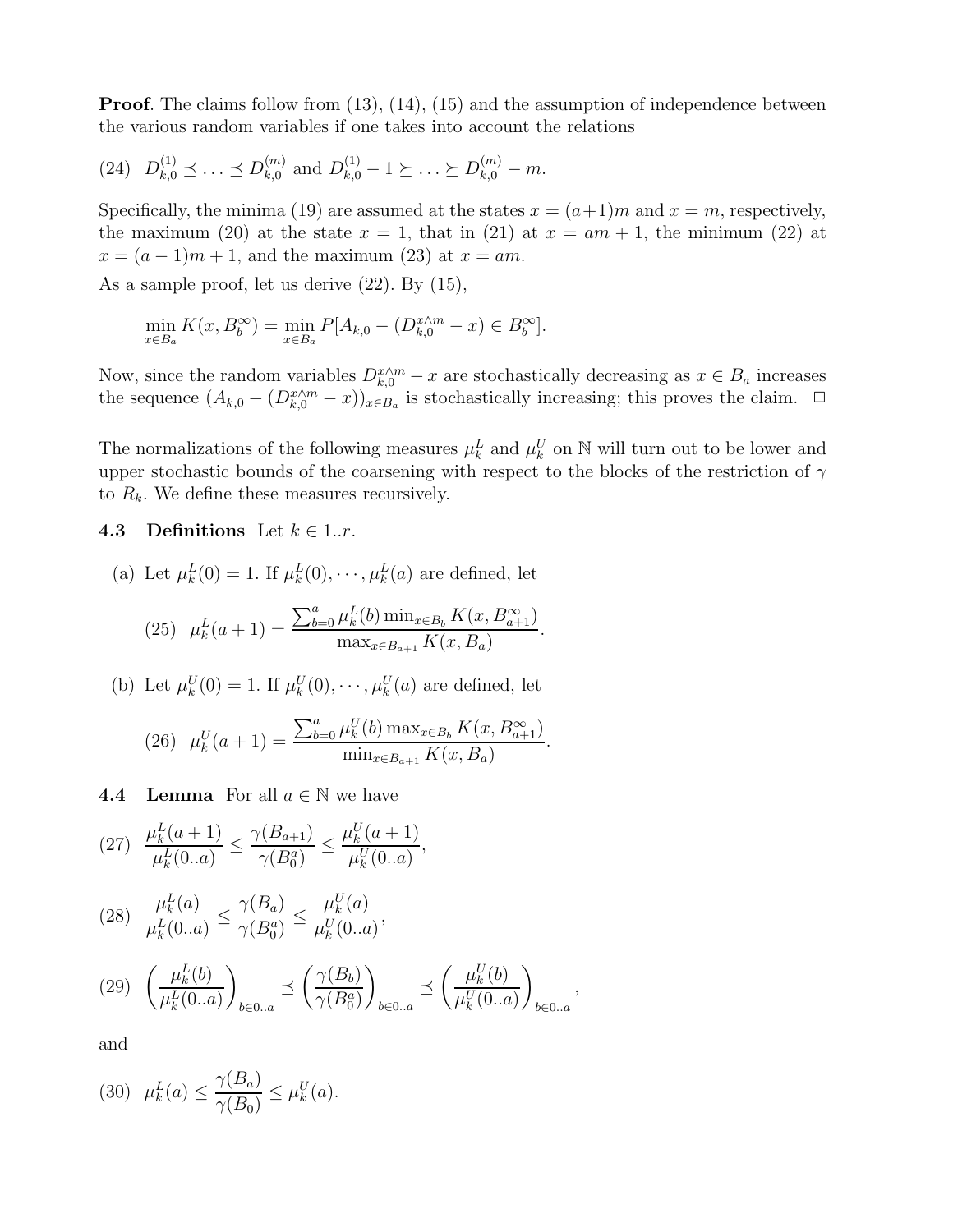Proof. By symmetry, it is sufficient to prove the right hand sides of the estimates, only. We first prove (28), (29), and (27) simultaneously using mathematical induction. The estimates (28) and (29) are trivial for  $a = 0$ . In order to prove (27) for  $a = 0$ , we apply Proposition 3.2 with  $S_k := B_1^{\infty}$  and  $S_l := B_0$ . By (13),  $S_{k,l} = B_1$  and  $S_{l,k} = B_0$ . Therefore,

$$
\frac{\gamma(B_1)}{\gamma(B_0)} \le \frac{K(0, B_1^{\infty})}{\min_{x \in B_1} K(x, 0)} = \frac{\mu_k^U(1)}{\mu_k^U(0)},
$$

which is (27) for  $a = 0$ . Suppose now that the three estimates have already been proved for all  $b < a$ . Claim (28) for a follows immediately from (27) for  $a - 1$ . In order to show (29), we estimate

$$
\begin{split}\n&\left(\frac{\gamma(B_b)}{\gamma(B_0^a)}\right)_{b\in 0..a} \\
&= \left(\frac{\gamma(B_0^{a-1})}{\gamma(B_0^a)} \left(\frac{\gamma(B_b)}{\gamma(B_0^{a-1})}\right)_{b
$$

here, the " $\preceq$ " relation follows from the induction hypothesis together with the just proved estimate (28).

It remains to prove (27). Let us apply Proposition 3.1(a) to the balanced partition  $\mathcal{Z} = \mathcal{Z}_a$ and to  $S_k := B_{a+1}^{\infty}$  and  $S_l := B_0^a$ . First, (13) implies  $S_{k,l} = B_{a+1}$  and  $S_{l,k} = B_0^a$ . Since we have  $K(x, B_0^a) = K(x, B_a)$  for all  $x \in B_{a+1}$ , Proposition 3.1(a), (29), and Lemma 4.2(c) yield

$$
\frac{\gamma(B_{a+1})}{\gamma(B_0^a)} = \frac{\sum_{x \in B_0^a} \gamma_{B_0^a}(x) K(x, B_{a+1}^{\infty})}{\sum_{x \in B_{a+1}} \gamma_{B_{a+1}}(x) K(x, B_0^a)} \le \frac{\sum_{b=0}^a \frac{\gamma(B_b)}{\gamma(B_0^a)} \max_{x \in B_b} K(x, B_{a+1}^{\infty})}{\min_{x \in B_{a+1}} K(x, B_a)} \le \frac{\sum_{b=0}^a \frac{\mu_k^U(b)}{\mu_k^U(0 \dots a)} \max_{x \in B_b} K(x, B_{a+1}^{\infty})}{\min_{x \in B_{a+1}} K(x, B_a)}.
$$

By (26), this is the right hand side of (27) and the induction is finished. The claim (30) is trivial for  $a = 0$  and for  $a > 0$  we use (27) to estimate

$$
\frac{\gamma(B_a)}{\gamma(B_0)} = \frac{\gamma(B_a)}{\gamma(B_0^{a-1})} \prod_{b=1}^{a-1} \frac{\gamma(B_0^b)}{\gamma(B_0^{b-1})} = \frac{\gamma(B_a)}{\gamma(B_0^{a-1})} \prod_{b=1}^{a-1} (1 + \frac{\gamma(B_b)}{\gamma(B_0^{b-1})})
$$
\n
$$
\leq \frac{\mu_k^U(a)}{\mu_k^U(0...(a-1))} \prod_{b=1}^{a-1} (1 + \frac{\mu_k^U(b)}{\mu_k^U(0...(b-1))}) = \frac{\mu_k^U(a)}{\mu_k^U(0...(a-1))} \prod_{b=1}^{a-1} \frac{\mu_k^U(0.b)}{\mu_k^U(0.(b-1))} = \frac{\mu_k^U(a)}{\mu_k^U(0)}.
$$

Had we tried to use Proposition 3.2 instead of  $3.1(a)$ , we would have had to define the measures

$$
\tilde{\mu}_k^U(a+1) = \frac{\max_{x \in B_a} K(x, B_{a+1}^{\infty})}{\min_{x \in B_{a+1}} K(x, B_a)} = \frac{P[A_{k,0} - D_{k,0}^{(m)} \ge 1]}{P[A_{k,0} - D_{k,0}^{(1)} = -m]}.
$$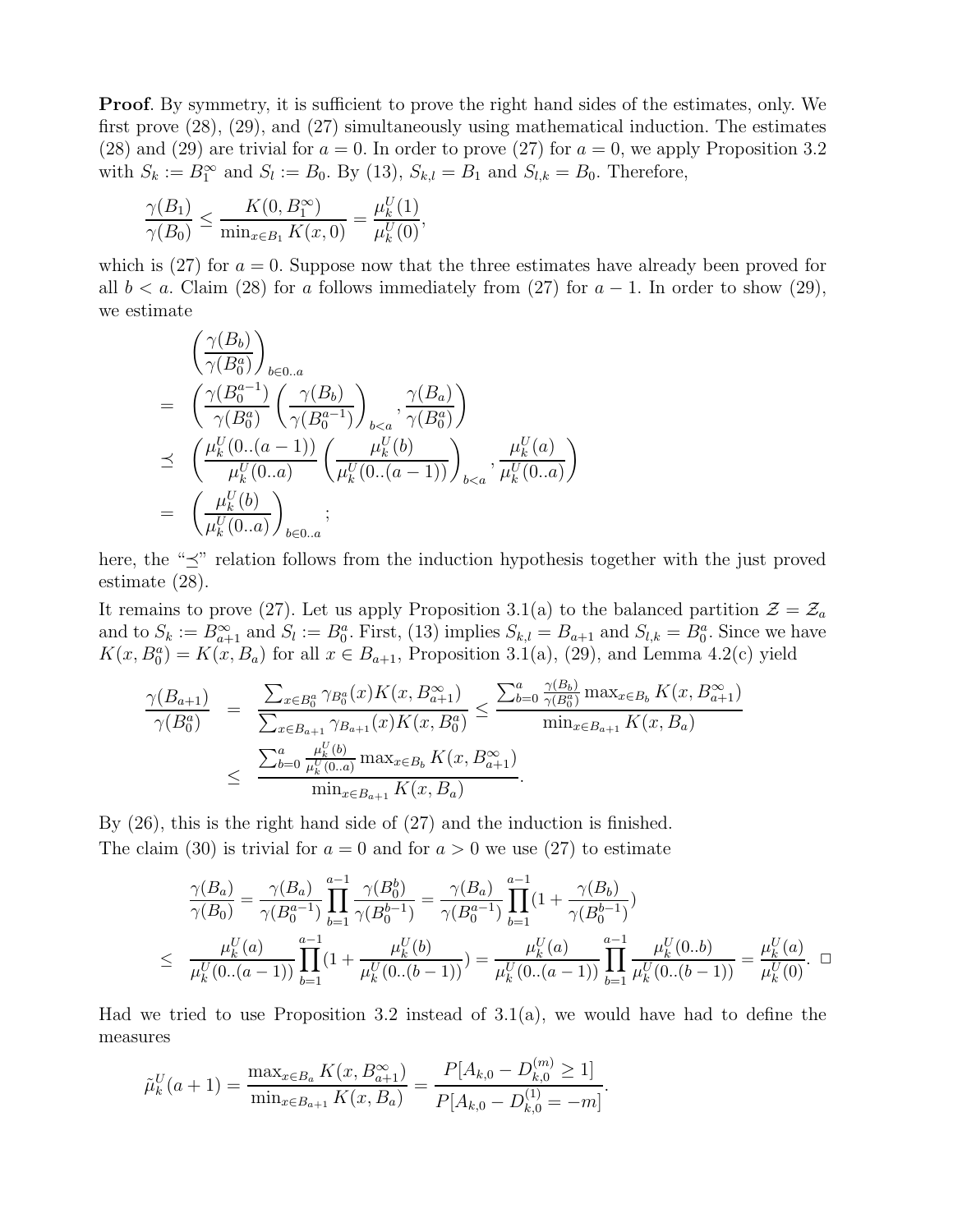But these measures do not provide insight into the structure of  $\gamma$  since they are infinite. We next show that the measures  $\mu_k^U$  are finite. We introduce first some notation.

## 4.5 Notation Let  $k \in 1..r$ .

(a) 
$$
F_k(a) = \begin{cases} K(0, B_a^{\infty}(k)), & a \ge 1, \\ 0, & a \le 0. \end{cases}
$$
  
\n(b) 
$$
G_k^L(a) = \begin{cases} \min_{x \in B_1(k)} K(x, B_{a+1}^{\infty}(k)), & a \ge 1, \\ -\max_{x \in B_1(k)} K(x, B_0(k)), & a = 0, \\ 0, & a < 0; \end{cases}
$$
  
\n
$$
H_k^L(a) = \begin{cases} \min_{x \in B_2(k)} K(x, B_{a+2}^{\infty}(k)), & a \ge 1, \\ -\max_{x \in B_2(k)} K(x, B_1(k)), & a = 0, \\ 0, & a < 0. \end{cases}
$$
  
\n
$$
\max_{x \in B_1(k)} K(x, B_{a+1}^{\infty}(k)), & a \ge 1,
$$

(c) 
$$
H_k^U(a) = \begin{cases} \max_{x \in B_1(k)} K(x, B_{a+1}^{\infty}(k)), & a \ge 1, \\ -\min_{x \in B_1(k)} K(x, B_0(k)), & a = 0, \\ 0, & a < 0. \end{cases}
$$

(d) For all  $j \leq m$ , let  $A_{k,0}^{(j)}$  $\chi_{k,0}^{(j)} : (\Omega, P) \to \mathbb{N}$  be the random variable defined by

$$
A_{k,0}^{(j)} = \begin{cases} 0, & \text{if } A_{k,0} \in 0..(j-1), \\ a, & \text{if } A_{k,0} \in B_a(k) + j - 1, \quad a \ge 1. \end{cases}
$$

Plainly, we have  $A_{k,0}^{(j)} > a$  if and only if  $A_{k,0} \ge am + j$  and, hence,

(31) 
$$
EA_{k,0}^{(j)} = \sum_{a \ge 0} P[A_{k,0} \ge am + j].
$$

Moreover, since  $(A_{k,0}^{(j)} - 1)m + j \le A_{k,0} \le A_{k,0}^{(j)}m + j - 1$ , we have for  $j \le m$ 

$$
(32) \quad \frac{EA_{k,0} - j + 1}{m} \le EA_{k,0}^{(j)} \le \frac{EA_{k,0} - j + m}{m}.
$$

For abbreviation, let us denote the factor in brackets on the right hand side of (16) by  $p(r, k)$ ,  $r \in \mathbb{N}_{>}, k \in 1..r$ . It is the conditional probability for arriving customers of class k to enter the system.

#### 4.6 Lemma We have

(33) 
$$
p(r,k)\frac{EA_{k,0}}{m} \leq \sum_{a} F_k(a) \leq p(r,k)\frac{EA_{k,0} + m - 1}{m},
$$

(34) 
$$
\sum_{a} G_{k}^{L}(a) = -1 + \sum_{a \geq 0} P[A_{k,0} - D_{k,0}^{(1)} \geq am],
$$

(35) 
$$
\frac{EA_{k,0} - ED_{k,0}^{(m)} + 1 - m}{m} \le \sum_a H_k^L(a) = -1 + \sum_{a \ge 0} P[A_{k,0} - D_{k,0}^{(m)} \ge am] \le \frac{EA_{k,0} - ED_{k,0}^{(m)}}{m},
$$
  

$$
\sum_a H_k^U(a) \le \frac{EA_{k,0} - ED_{k,0}^{(m)} - 1 + m}{m}.
$$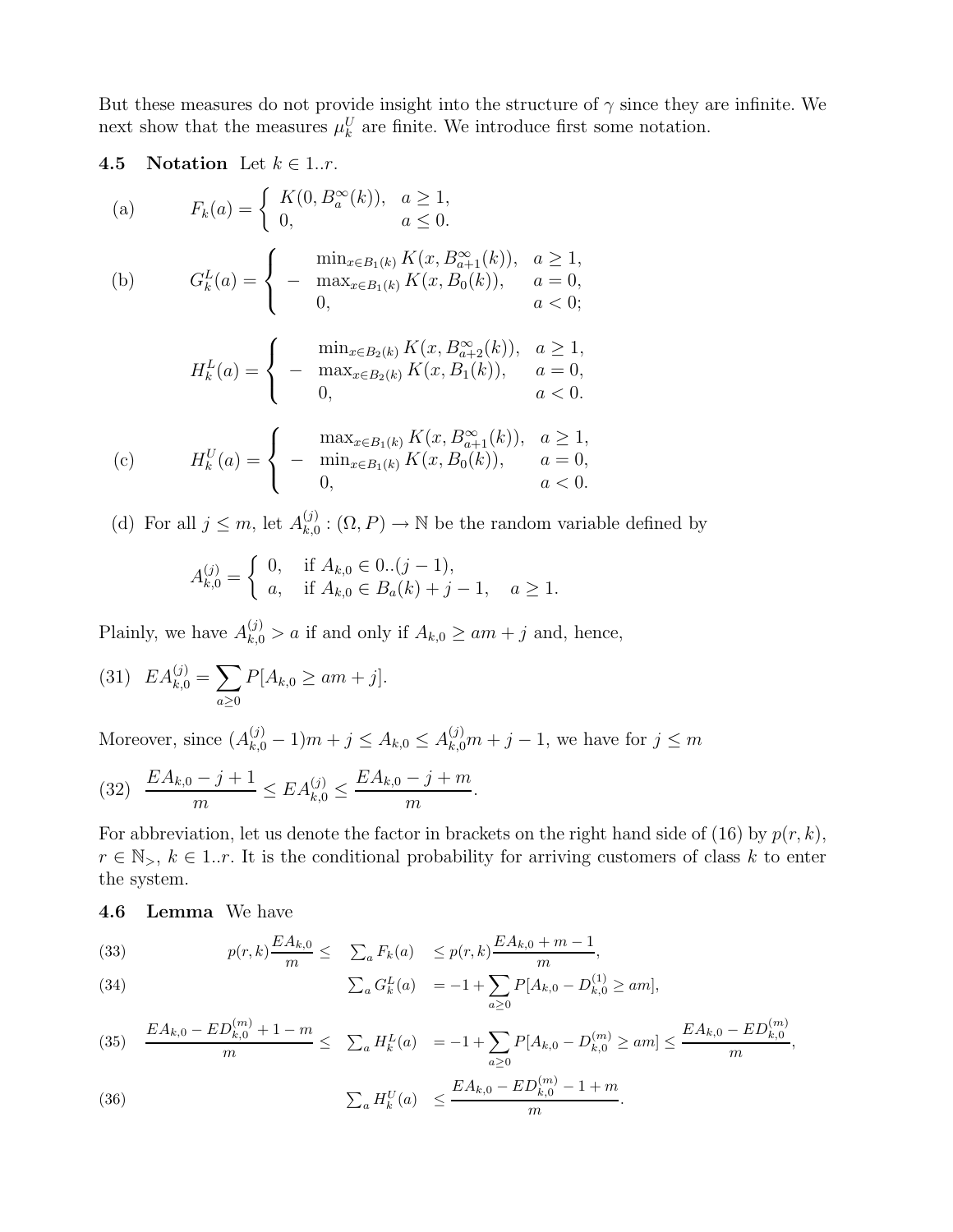**Proof.** By  $(16)$  and  $(31)$ , we have

$$
\sum_{a\geq 0} F_k(a) = \sum_{a\geq 1} K(0, B_a^{\infty}) = p(r, k) \sum_{a\geq 0} P[A_{k,0} > am] = p(r, k) E A_{k,0}^{(0)}.
$$

and the two estimates on  $F_k$  follow from (32). Moreover, by (20) and (22) we have

$$
\sum_{a\geq 0} G_k^L(a)
$$
  
=  $-P[A_{k,0} - D_{k,0}^{(1)} = -1] + \sum_{a=1}^{\infty} P[A_{k,0} - D_{k,0}^{(1)} \geq am]$   
=  $-1 + \sum_{a\geq 0} P[A_{k,0} - D_{k,0}^{(1)} \geq am],$ 

i.e., (34).

Turning to  $(35)$ , use  $(21)$ ,  $(22)$ , and  $(31)$  to compute

$$
H_k^L(0) + \sum_{a=1}^{\infty} H_k^L(a)
$$
  
=  $-\max_{x \in B_2(k)} K(x, B_1(k)) + \sum_{a=1}^{\infty} \min_{x \in B_2(k)} K(x, B_{a+2}^{\infty}(k))$   
=  $-P[A_{k,0} - D_{k,0}^{(m)} \in (-m).(-1)] + \sum_{a=1}^{\infty} P[A_{k,0} - D_{k,0}^{(m)} \ge am]$   
=  $-1 + \sum_{a \ge 0} P[A_{k,0} - D_{k,0}^{(m)} \ge am]$   
=  $-1 + \sum_{j \le m} P[D_{k,0}^{(m)} = j] \sum_{a \ge 0} P[A_{k,0} \ge am + j]$   
=  $-1 + \sum_{j \le m} P[D_{k,0}^{(m)} = j]EA_{k,0}^{(j)}$ .

The claims now follow from  $(32)$ . We, finally, use  $(19)$ ,  $(23)$ ,  $(31)$ , and  $(32)$  to estimate

$$
H_k^U(0) + \sum_{a=1}^{\infty} H_k^U(a)
$$
  
= 
$$
-\min_{x \in B_1(k)} K(x, B_0(k)) + \sum_{a=1}^{\infty} \max_{x \in B_1(k)} K(x, B_{a+1}^{\infty}(k))
$$
  
= 
$$
-P[A_{k,0} - D_{k,0}^{(m)} = -m] + \sum_{a=0}^{\infty} P[A_{k,0} - D_{k,0}^{(m)} \ge am + 1]
$$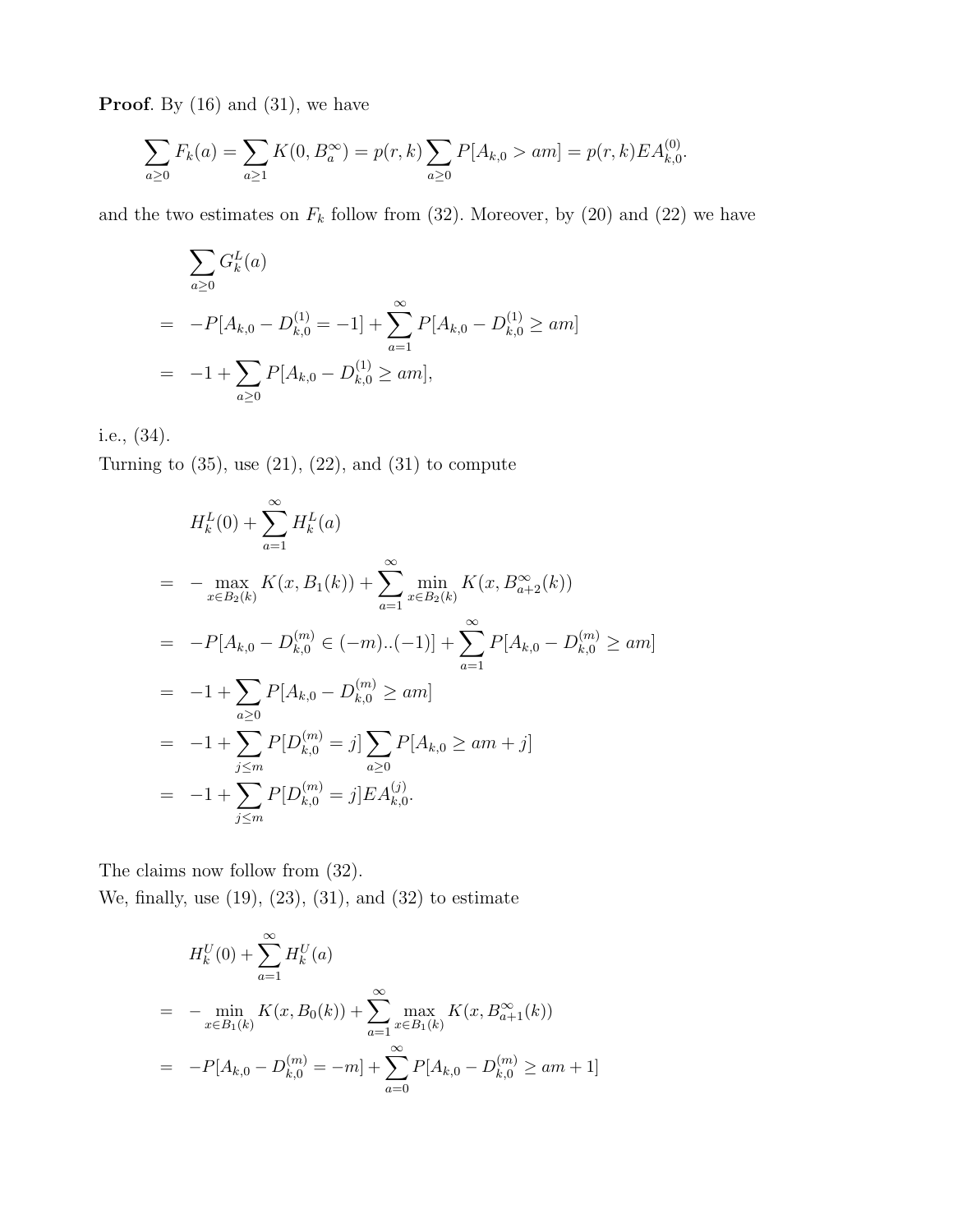$$
= -P[D_{k,0}^{(m)} = m]P[A_{k,0} = 0] + P[D_{k,0}^{(m)} = m] \sum_{a=0}^{\infty} P[A_{k,0} \ge (a+1)m+1]
$$
  
+ 
$$
\sum_{j=0}^{m-1} P[D_{k,0}^{(m)} = j] \sum_{a=0}^{\infty} P[A_{k,0} \ge am+j+1]
$$
  
= 
$$
-P[D_{k,0}^{(m)} = m]P[A_{k,0} = 0] - P[D_{k,0}^{(m)} = m]P[A_{k,0} > 0] + P[D_{k,0}^{(m)} = m]EA_{k,0}^{(1)}
$$
  
+ 
$$
\sum_{j=0}^{m-1} P[D_{k,0}^{(m)} = j]EA_{k,0}^{(j+1)}
$$
  

$$
\le -P[D_{k,0}^{(m)} = m] + P[D_{k,0}^{(m)} = m] \frac{EA_{k,0} - 1 + m}{m} + \sum_{j=0}^{m-1} P[D_{k,0}^{(m)} = j] \frac{EA_{k,0} - j - 1 + m}{m}
$$
  
= 
$$
\sum_{j=0}^{m} P[D_{k,0}^{(m)} = j] \frac{EA_{k,0} - j - 1 + m}{m}
$$
  
= 
$$
\frac{EA_{k,0} - ED_{k,0}^{(m)} - 1 + m}{m}.
$$

### 4.7 Lemma

(a) If 
$$
ED_{k,0}^{(m)} - EA_{k,0} > 0
$$
 then  $p(r, k) \frac{EA_{k,0}}{ED_{k,0}^{(m)} - EA_{k,0} - 1 + m} \le \sum_{a>0} \mu_k^L(a) < \infty$ .  
\n(b) If  $ED_{k,0}^{(m)} - EA_{k,0} > m - 1$  then  $\sum_{a>0} \mu_k^U(a) \le p(r, k) \frac{EA_{k,0} - 1 + m}{ED_{k,0}^{(m)} - EA_{k,0} + 1 - m}$ .

**Proof.** (a) The hypothesis implies that  $\gamma$  is finite; therefore, finiteness of  $\mu_k^L$  follows immediately from (30). Next, it is straightforward to verify using 4.5 that (25) can be rewritten as the convolution equation

$$
(F_k(a) - H_k^L(a)) + \mu_k^L(1)(G_k^L(a-1) - H_k^L(a-1)) + (\mu_k^L \star H_k^L)(a) = 0, \qquad a \ge 0.
$$

Let the measure  $\nu_k^L$  be equal to  $\mu_k^L$  with the 1 at the origin replaced with a 0. This measure satisfies the convolution equation

$$
(\nu_k^L \star H_k^L)(a) = \nu_k^L(1) \left( H_k^L(a-1) - G_k^L(a-1) \right) - F_k(a), \qquad a \ge 0.
$$

By Lemma 4.6, all sequences appearing here have finite sums; summation yields

$$
\sum_{a} H_{k}^{L}(a) \sum_{a} \nu_{k}^{L}(a) = \nu_{k}^{L}(1) \left( \sum_{a} H_{k}^{L}(a) - \sum_{a} G_{k}^{L}(a) \right) - \sum_{a} F_{k}(a).
$$

Now, from Lemma 4.6 and (24) we have  $\sum_a H_k^L(a) \leq \sum_a G_k^L(a)$  and, hence,

$$
\sum_{a\geq 0} H_k^L(a) \sum_{a>0} \mu_k^L(a) \leq -\sum_{a\geq 0} F_k(a).
$$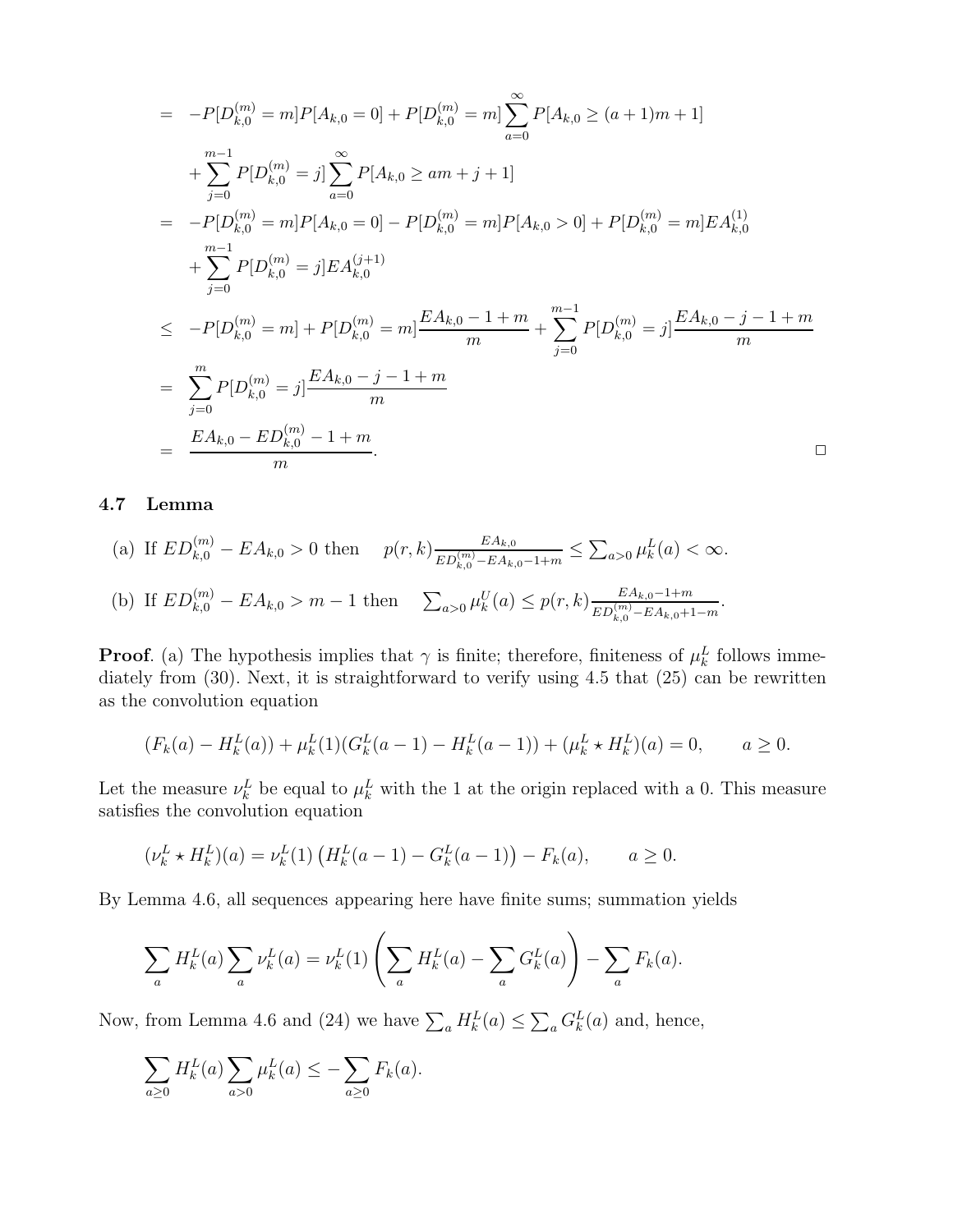The lower estimate in Part (a) now follows from (33) and (35); note that, by assumption,  $\sum_a H_k^L(a)$  is negative.

In order to prove Part (b), first use Lemma 4.2 in order to rewrite the recursion  $(26)$  in the form

$$
\mu_k^U(a+1)H_k^U(0) + \mu_k^U(0)F_k(a+1) + \sum_{b=1}^a \mu_k^U(b)H_k^U(a+1-b) = 0
$$

or, equivalently,

$$
F_k(a+1) + \sum_{b=1}^{a+1} \mu_k^U(b) H_k^U(a+1-b) = 0, \qquad a \ge 0.
$$

Using  $4.5(a)$ , we extend this to the convolution equation

(37) 
$$
(\nu_k^U * H_k^U)(a) = -F_k(a), \qquad a \ge 0,
$$

where the measure  $\nu_k^U$  is equal to  $\mu_k^U$  except at the origin where it is zero. Since, by assumption and by (36),  $\sum_{a\geq 0} H_k^U(a)$  is strictly negative we obtain, summing up (37),

$$
(38) \quad -\sum_{a\geq 0} F_k(a) = \sum_{a\geq 0} (\nu_k^U \star H_k^U)(a) = \sum_{a\geq 0} H_k^U(a) \sum_{b>0} \mu_k^U(b).
$$

Since  $\sum_{a\geq 0} F_k(a)$  is finite by (33) this relation shows that both sums  $\sum_{a\geq 0} H_k^U(a)$  and  $\sum_{b>0} \mu_k^U(\overline{b})$  are finite. Claim (b) finally follows from (38) and Lemma 4.6.

**4.8** Lemma (a) For all  $r \in \mathbb{N}$ , and all  $k \leq r$ , we have  $r p(r, k) \geq 1$ . (b) For all  $r \in \mathbb{N}_>$  and all  $h, k \leq r$ , we have  $p(r, h) \leq 2 p(r, k)$ . **Proof.** (a) By the definition of  $p(r, k)$  we have

$$
r p(r,k) = \sum_{l=0}^{r-1} \frac{r}{l+1} \left( \sum_{J \in \binom{1-r}{l}} \prod_{j \in J} P[A_{j,0} > 0] \prod_{j \notin J \cup \{k\}} P[A_{j,0} = 0] \right)
$$
  
\n
$$
\geq \sum_{l=0}^{r-1} \sum_{J \in \binom{1-r}{l}} \prod_{j \in J} P[A_{j,0} > 0] \prod_{j \notin J \cup \{k\}} P[A_{j,0} = 0]
$$
  
\n
$$
= 1.
$$

(b) Let  $j, k \in 1..r, j \neq k$ . The same argument leading to formula (16) yields the equalities

$$
K_1 := P[X_1 \in R_k / X_0 = 0, A_{h,0} > 0, A_{k,0} > 0]
$$
  
= 
$$
\sum_{l=0}^{r-2} \frac{1}{l+2} \left( \sum_{I \in {1 \cdot r \setminus {h, k} \atop l} \atop l \in I} \prod_{i \in I} P[A_{i,0} > 0] \prod_{i \notin I \cup {h, k} \atop l \in I} P[A_{i,0} = 0] \right)
$$
  
= 
$$
\sum_{l=0}^{r-2} \frac{1}{l+2} q(r, l)
$$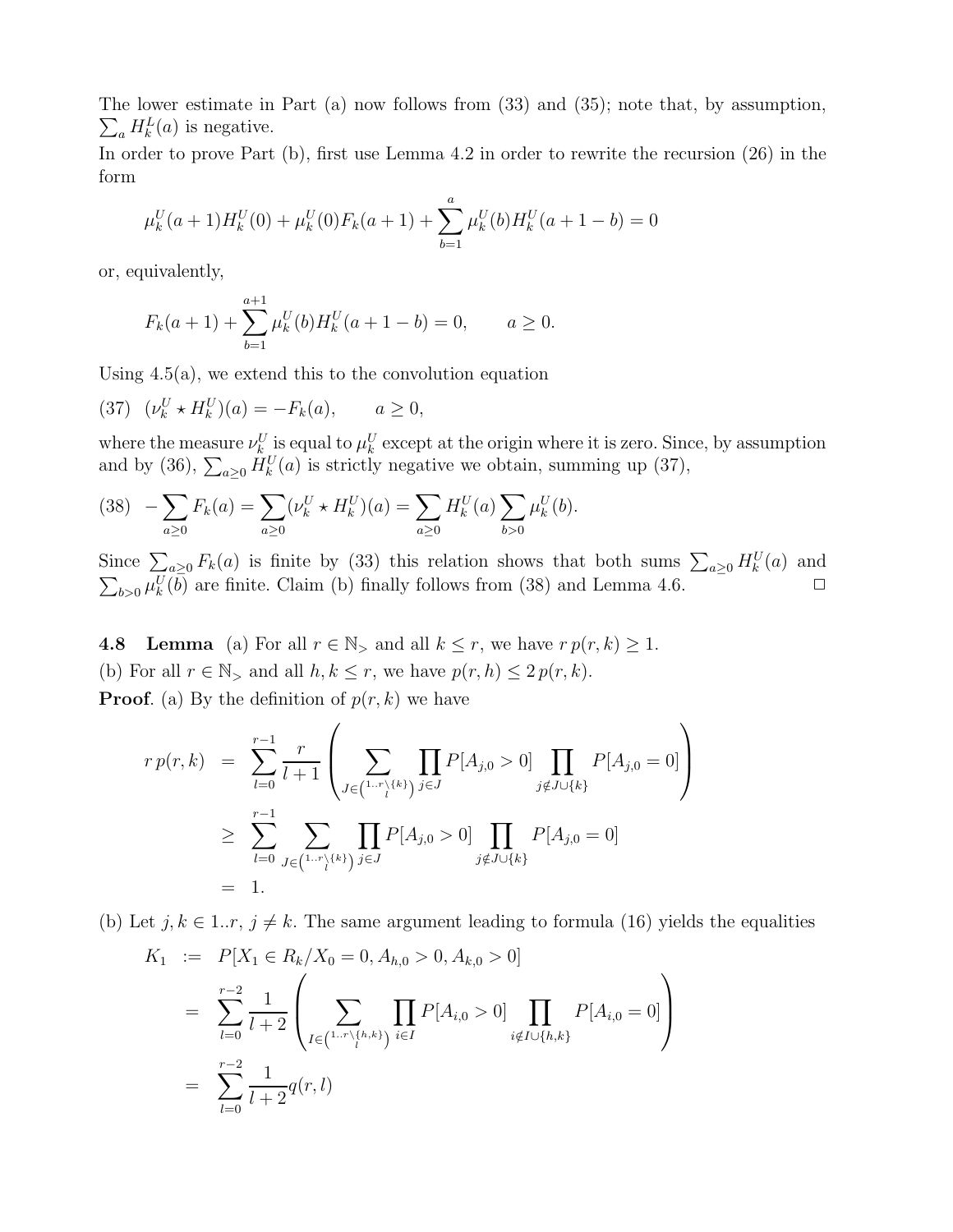and

$$
K_2 := P[X_1 \in R_k / X_0 = 0, A_{k,0} > 0, A_{j,0} = 0]
$$
  
= 
$$
\sum_{l=0}^{r-2} \frac{1}{l+1} \left( \sum_{I \in {1 \dots r \setminus {h,k}}} \prod_{j \in I} P[A_{i,0} > 0] \prod_{i \notin I \cup {h,k}} P[A_{i,0} = 0] \right)
$$
  
= 
$$
\sum_{l=0}^{r-2} \frac{1}{l+1} q(r,l),
$$

where  $q(r, l)$  stands for the sum in parantheses. Plainly,  $K_1 \leq K_2 \leq 2 K_1$ . Now, the formula of total probability together with the independence assumptions between the various random variables specifying the system shows

$$
p(r, j) = P[X_1 \in R_j / X_0 = 0, A_{j,0} > 0]
$$
  
=  $P[X_1 \in R_j / X_0 = 0, A_{j,0} > 0, A_{k,0} > 0] P[A_{k,0} > 0]$   
+ $P[X_1 \in R_j / X_0 = 0, A_{j,0} > 0, A_{k,0} = 0] P[A_{k,0} = 0]$   
=  $K_1 P[A_{k,0} > 0] + K_2 P[A_{k,0} = 0]$ 

and, similarly,

$$
p(r,k) = K_1 P[A_{j,0} > 0] + K_2 P[A_{j,0} = 0]
$$

and the claim follows from

$$
K_1 P[A_{k,0} > 0] + K_2 P[A_{k,0} = 0] \le K_2 \le 2K_1 P[A_{j,0} > 0] + 2K_2 P[A_{j,0} = 0].
$$

We are now prepared to prove the main asymptotic result of this section.

#### 4.9 Theorem (Fairness) If

(i)  $\inf_{k\geq 1} \rho_k > 0$  and

(ii) 
$$
\inf_{k \ge 1} \left( ED_{k,0}^{(m)} - EA_{k,0} \right) > m - 1
$$

then we have

$$
\inf_{r\geq 1} r \inf_{k\in 1..r} \gamma(R_k) > 0.
$$

Proof. We start with  $(30)$  obtaining

$$
(39) \quad \mu_k^L(\mathbb{N}_{>} ) \le \gamma(R_k)/\gamma(\{0\}) \le \mu_k^U(\mathbb{N}_{>} ).
$$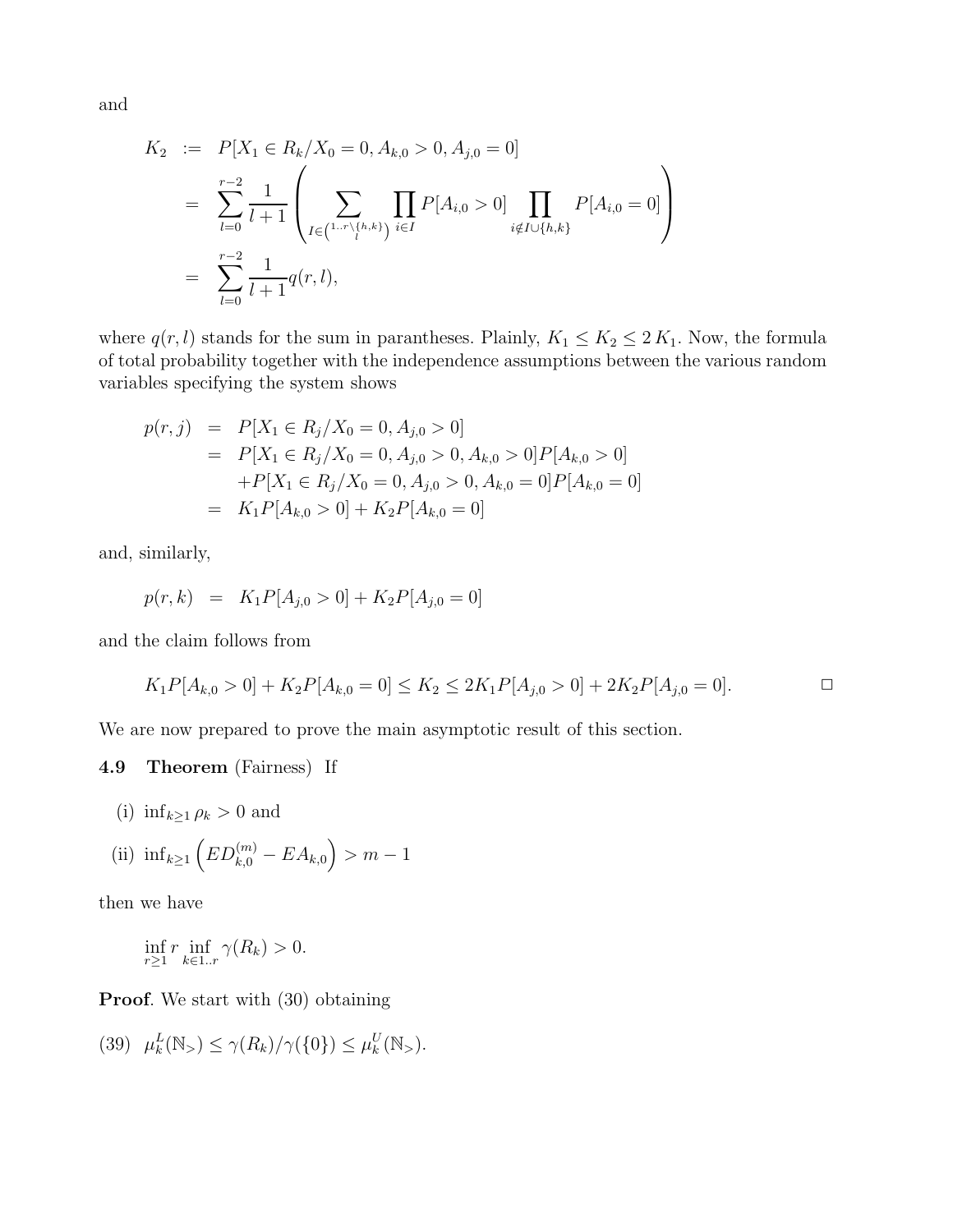Summing the upper estimate in (39) over all  $k \leq r$  and adding 1, we find that  $\gamma({0})$ is bounded below by  $1/(1 + \sum_{k \leq r} \mu_k^U(\mathbb{N}_>))$ . Thus, by the lower estimate in (39) and by Lemma 4.7, we have

$$
\gamma(R_k) \ge \mu_k^L(\mathbb{N}_>)/(1+\sum_{j\le r}\mu_j^U(\mathbb{N}_>)) \ge \frac{p(r,k)\frac{EA_{k,0}}{ED_{k,0}^{(m)}-EA_{k,0}-1+m}}{1+\sum_{j\le r}p(r,j)\frac{EA_{j,0}-1+m}{ED_{j,0}^{(m)}-EA_{j,0}+1-m}}.
$$

Now, let  $\rho := \inf_{k \geq 1} \rho_k$  and  $\delta := \inf_{k \geq 1} (ED_{k,0}^{(m)} - EA_{k,0}) - m + 1$ ; by the assumptions (i) and (ii), both constants are strictly positive. Moreover,  $\delta < 1$ ,

$$
\frac{EA_{k,0}}{ED_{k,0}^{(m)} - EA_{k,0} - 1 + m} = \frac{\rho_k ED_{k,0}^{(m)}}{ED_{k,0}^{(m)} - EA_{k,0} - 1 + m} \ge \frac{\rho_k}{2(1 - \rho_k)} \ge \frac{\rho}{2(1 - \rho)},
$$

and

$$
\frac{EA_{j,0} - 1 + m}{ED_{j,0}^{(m)} - EA_{j,0} + 1 - m} \le \frac{m}{\delta} - 1.
$$

Collecting the last three assertions and applying Lemma 4.8, we finally obtain

$$
r \gamma(R_k) \ge \frac{r \ p(r,k) \frac{\rho}{2(1-\rho)}}{1 + \left(\frac{m}{\delta} - 1\right) \sum_{j \le r} p(r,j)} \ge \frac{1}{2} \frac{\rho}{1 - \rho} \frac{1}{1 + 2\left(\frac{m}{\delta} - 1\right)}.
$$

This proves the theorem.  $\Box$ 

4.10 Remark The system is non–reversible even in the single–server case,  $m = 1$ . Nevertheless, in this case, the estimates in Lemmas 4.4, 4.6, and 4.7 become equalities since all blocks are one–point sets. In particular, we have

$$
\mu_k^L(a) = \frac{\gamma(B_a)}{\gamma(B_0)} = \mu_k^U(a)
$$

and, after summation, Lemma 4.7 shows

$$
\frac{\gamma(R_k)}{\gamma(\{0\})} = \mu_k^L(\mathbb{N}_{>}) = p(m,k)\frac{\rho_k}{1-\rho_k}.
$$

This formula leads to a representation of the equilibrium probabilities of the idle state and the rays analogous to the estimates in the proof of Theorem 4.9.